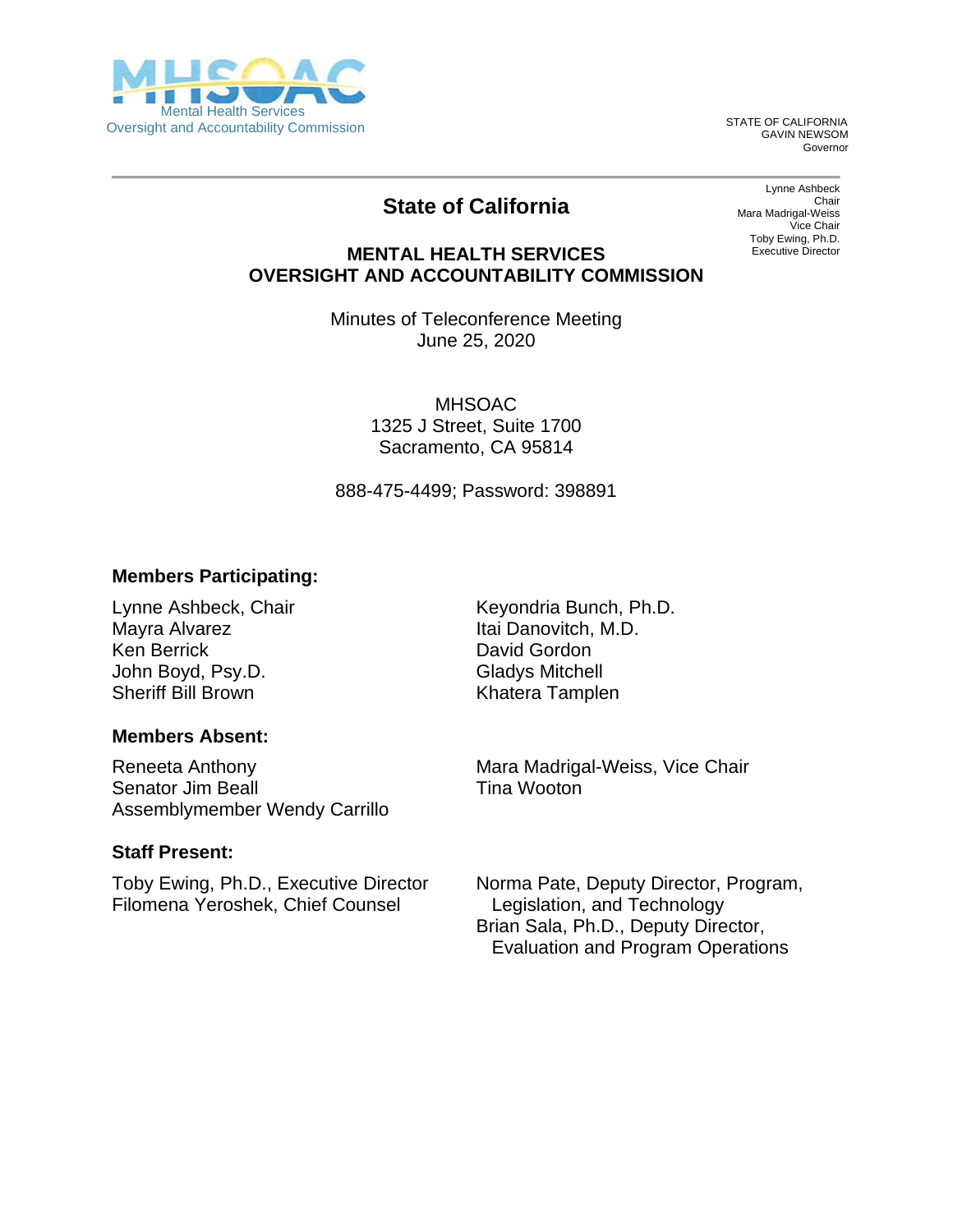**[Note: Agenda Item 1 was taken out of order. These minutes reflect this Agenda Item as taken in chronological order and not as listed on the agenda.]**

# **CALL TO ORDER AND WELCOME**

Chair Lynne Ashbeck called the teleconference meeting of the Mental Health Services Oversight and Accountability Commission (MHSOAC or Commission) to order at 9:06 a.m. and welcomed everyone.

Chair Ashbeck reviewed the meeting protocols.

#### Roll Call

Filomena Yeroshek, Chief Counsel, called the roll and confirmed the presence of a quorum.

## **GENERAL PUBLIC COMMENT**

Bianca Gallegos, ACCESS Ambassador, Cal Voices, stated the MHSOAC rejected Cal Voices's protest on June  $3<sup>rd</sup>$  and is upholding the award of the 2020-2023 Client/Consumer Stakeholder Advocacy contract to another agency. The speaker requested that the MHSOAC's Executive Director use his contract authority under Section 2.4 of the Rules of Procedure to enter into a contract in the amount of \$100,000 with Cal Voices to continue the important work of the ACCESS Ambassador Program.

Stacie Hiramoto, Director, Racial and Ethnic Mental Health Disparities Coalition (REMHDCO), stated their understanding that a meeting of the Cultural and Linguistic Competence Committee (CLCC) is being scheduled. The speaker thanked the Commission for restarting this Committee. Prior to the scheduled meeting, REMHDCO and other like-minded organizations plan to submit recommendations regarding the restart and reform of the CLCC.

Stacie Hiramoto stated it is not enough to start up the CLCC meetings as before; the CLCC must be allowed to exert influence and provide expert technical assistance to help the Commission carry out its duties and administer projects in a way that serves all Californians and in a manner that reduces mental health disparities, especially for racial, ethnic, and other underserved communities. This will only be accomplished by Commissioners and staff listening to and genuinely collaborating with knowledgeable individuals from the community and by providing time for the public to review issues and provide comment.

Poshi Walker, LGBTQ Program Director, Cal Voices, and Co-Director, #Out4MentalHealth, thanked Chair Ashbeck for the excellent job she has done in navigating these meetings during these unprecedented times and making these meetings as accessible as possible. The speaker thanked Commissioner Mitchell for restarting the CLCC.

Poshi Walker stated the webinar format for the Zoom meetings does not allow stakeholders to see who is in attendance, unlike in in-person meetings. Speakers are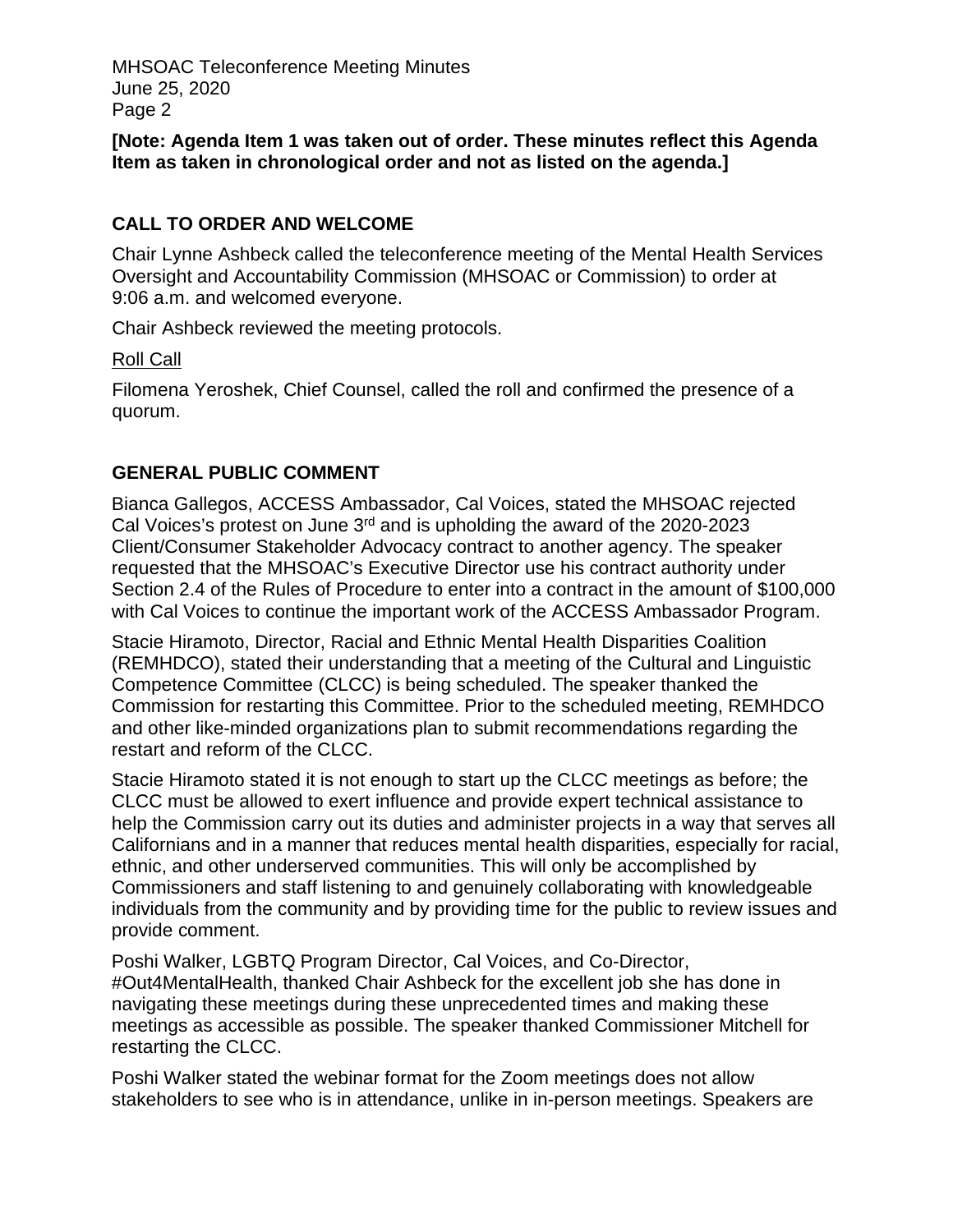not seen when making comments. Many individuals have difficulty remembering names or phone numbers and some of the stakeholder comments are missed when their faces are not seen. The speaker gave the example of issues that may have happened at the last meeting and stated they were partly due to the fact that the face of the person speaking could not be seen.

Poshi Walker stated, by disabling the chat feature, there is no way for advocates to speak to each other in real time or to communicate with staff, if needed. If it is a matter of the Bagley-Keene Open Meeting Act, the chat can be saved, downloaded, printed, and included in a public packet.

Poshi Walker stated one of the things missing by not meeting in person is the opportunity to speak with Commissioners. This is a loss on both sides.

Poshi Walker stated submitting public comment after the meeting is not helpful if a vote has already been taken or a decision has already been made. It would only be an effective use of public comment if it is for something that will happen in the future.

Jim Gilmer, a member of REMHDCO, former Co-Coordinator of the African American Strategic Plan Work Group for the California Reducing Disparities Project (CRDP), and Co-Chair of the California Multicultural Mental Health Coalition, thanked Chair Ashbeck and echoed Stacie Hiramoto's comments relative to the CLCC. The speaker stated the hope that the CLCC will dig deep into the racial microaggression issues being faced nationally. The work of cultural, psychological, and social experts show that racial microaggressions and the cumulative impact of racism affect people of color deeply psychologically.

Jim Gilmer suggested establishing real theoretical frameworks to classify the various levels of racial microaggressions and the psychological impact that they have on the various populations of people of color as well as LGBTQ individuals. This is the real work ahead. There are monumental tasks ahead for the CLCC. The speaker asked to be involved in the creation of the CLCC.

Steve McNally, a parent of a child with serious mental illness, stated they asked the Commission to help Commissioner Beall to get Senate Bill (SB) 803, mental health services: peer support, over the line by coming up with a financial case. No one has a problem with peers – they just have a problem with the cost of the program.

Steve McNally asked the Commission to help the elected officials and boards of supervisors of local communities to make decisions by providing statewide reports such as about federal fund participation and administrative funding, which varies dramatically by county.

Steve McNally asked the Commission to look at providers across counties. Telecare does Full-Service Partnerships (FSPs) in six or seven counties and some counties have economies of scale while other counties do not. The speaker stated the need to focus on the outcomes for the mental health population as opposed to focusing on protecting the professional environment.

Steve McNally asked the Commission to reaffirm Assembly Bill (AB) 1352, community mental health services: mental health boards, and support the local mental health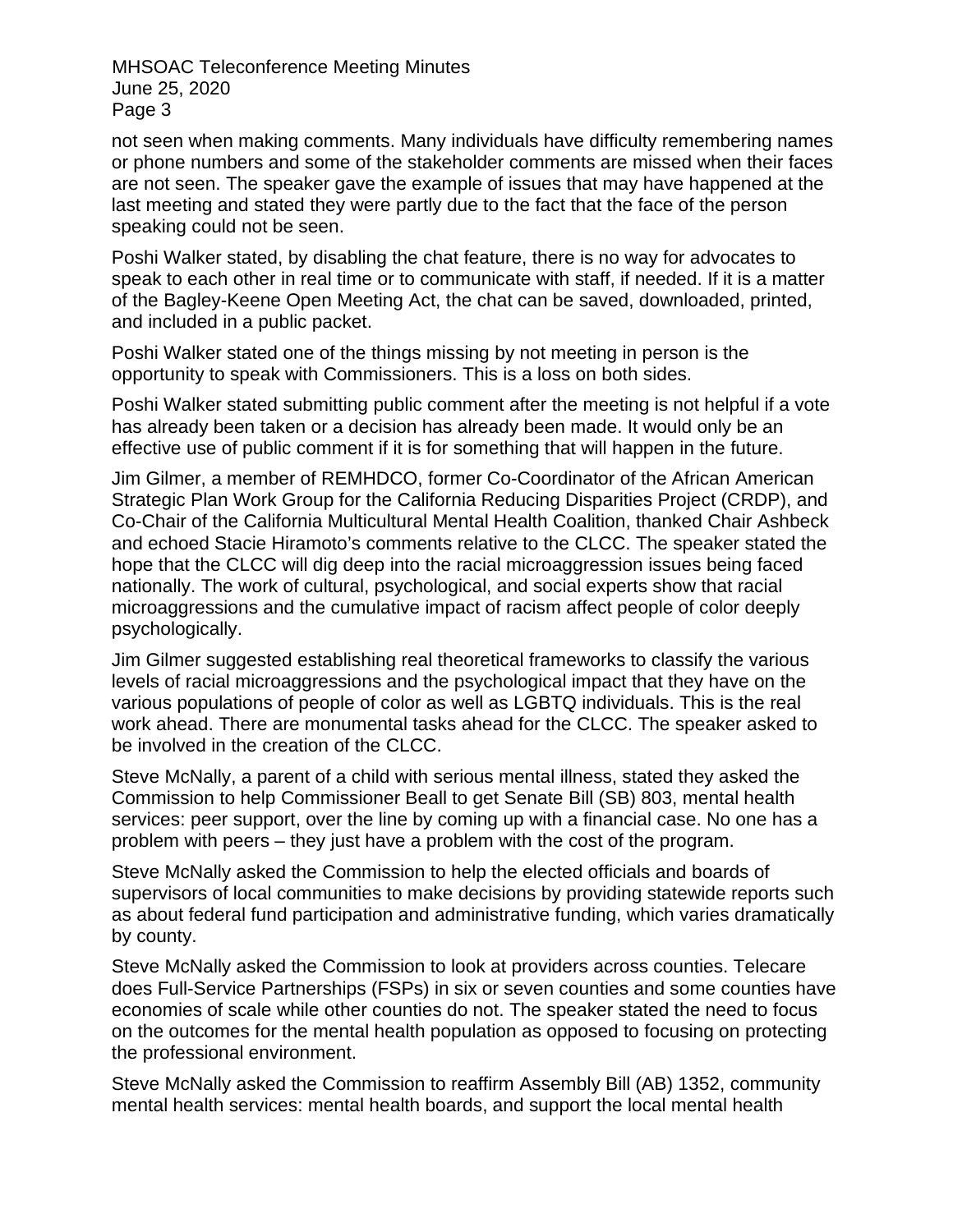boards and commissions that have mandated responsibilities by law to do things that have been neutered for some time because they are unable to provide support to their community. It is the Commission's job to reaffirm it and support it or to identify who can reaffirm and support it and direct individuals to them.

Richard Gallo, consumer and advocate and mental health worker, asked the Commission to support SB 10, mental health services: peer support specialist certification. The speaker stated last year, this state legislation was vetoed primarily because the Department of Health Care Services (DHCS) did not want to take it on and they used the issue of funding as an excuse when part of the funding could have come from the Mental Health Services Act (MHSA) and from counties that are holding millions of dollars.

Richard Gallo stated the need to pass peer certification and join the federal level that reimburses for peer services. Peer support service programs benefit the mental health community. Santa Cruz County holds \$3 million in reserve, excluding interest. It is unacceptable that the state allows counties to hold that much money when the money needs to be utilized. The DHCS plans to take the same position this year as they did last year – they are playing politics.

Richard Gallo protested the denial of the grant to continue the programs. The Commission needs to be aware of those counties that had oversight by the grand jury regarding the mental health services system in MHSA funding. The reports done by those counties, including Santa Cruz, Los Angeles, and Sacramento Counties, identified a problem with the counties as not getting guidance from the MHSOAC. ACCESS California can help fill that gap and has done so for the past three years in improving the intent of the MHSA.

Tiffany Duvernay-Smith, ACCESS Ambassador, Cal Voices, requested that the MHSOAC's Executive Director use his contract authority under Section 2.4 of the Rules of Procedure to enter into a contract in the amount of \$100,000 with Cal Voices to continue the important work of the ACCESS Ambassador Program. The speaker provided examples of the good work of the ACCESS Ambassador Program.

Nina Moreno, Ph.D., Research and Strategic Partnerships Director, Safe Passages, spoke in support of the request that the MHSOAC CLCC review and discuss the recommendations that were developed by REMHDCO and others.

Linda Tenerowicz, Senior Policy Advocate, California Pan-Ethnic Health Network (CPEHN), stated recent events have brought to light the need to address racism in the mental health system. Community-defined practices are the solution. The California Reducing Disparities Project (CRDP) has many proven and promising solutions to that issue.

Linda Tenerowicz echoed Stacie Hiramoto's comments about creating a robust CLCC to address some of the root causes and provide recommendations to the Commission. The speaker stated they look forward to working together.

Pamela Weston, ACCESS Ambassador, Cal Voices, requested that the MHSOAC's Executive Director use his contract authority under Section 2.4 of the Rules of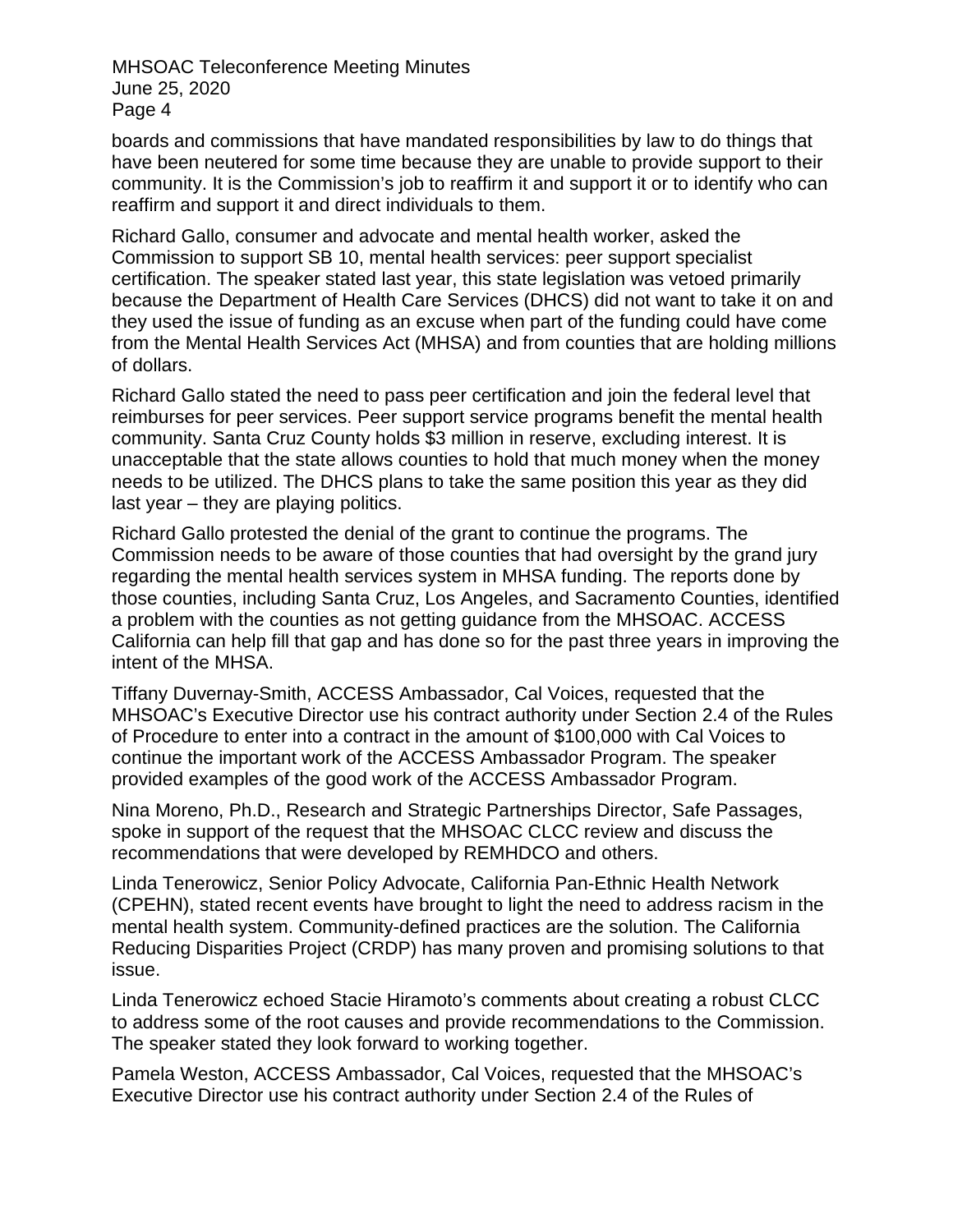Procedure to enter into a contract in the amount of \$100,000 with Cal Voices to continue the important work of the ACCESS Ambassador Program.

Shera Banbury stated they have experience working at the county level and they relate to the consumers about the access to services. The speaker stated it is difficult for members of the public to understand the many outreaches, how they work together, and what they help. The county's 2-1-1 phone number has helped in some ways but there is still a lack of awareness.

Shera Banbury addressed Richard Gallo's comment about Santa Cruz County holding \$3 million in reserve. The speaker stated Nevada County's behavioral health holds back funding so they can spread it over the number of years that the funding is accessible. Because of that, Nevada County is in good shape. Approximately 3 percent of county services were cut back due to the COVID-19 pandemic. It is important to understand how funds are distributed at the local level.

Thomas Mahany, Executive Director, Honor for ALL, asked the Commission to formally adopt and submit a Governor's Office Action Request (GOAR) to Governor Newsom requesting him to issue a proclamation designating June 27<sup>th</sup> as Post-Traumatic Stress Injury Awareness Day.

## **[Note: Agenda Item 1 was taken out of order and was heard after Agenda Item 4.]**

## **ACTION**

## **2: Sacramento Innovation Plan**

## **Presenter for the Forensic Behavioral Health Innovation Project:**

• Julie Leung, LCSW, Human Services Program Planner, Sacramento County Division of Behavioral Health Services

Chair Ashbeck stated the Commission will consider approval of \$9,536,739 in Innovation funding to support the Forensic Behavioral Health Multi-System Teams Innovation Project. She asked the county representative to present this agenda item.

Julie Leung, LCSW, Human Services Program Planner, Sacramento County Division of Behavioral Health Services (BHS), introduced the project team. She provided an overview, with a slide presentation, of the need, proposed project to address the need, and budget of the proposed Forensic Behavioral Health Multi-System Teams Innovation Project.

## **Commissioner Questions**

Commissioner Brown stated the importance of engaging individuals who have mental illness and oftentimes cycle in and out of jail, while they are in jail to provide a warm handoff and engage in discharge planning before they are released into the community. Many times, individuals do not have a proper place to stay, the ability to process, or the ability to make and keep appointments with service providers. The idea of helping them plan their discharge and navigate through the system, planting those seeds, and getting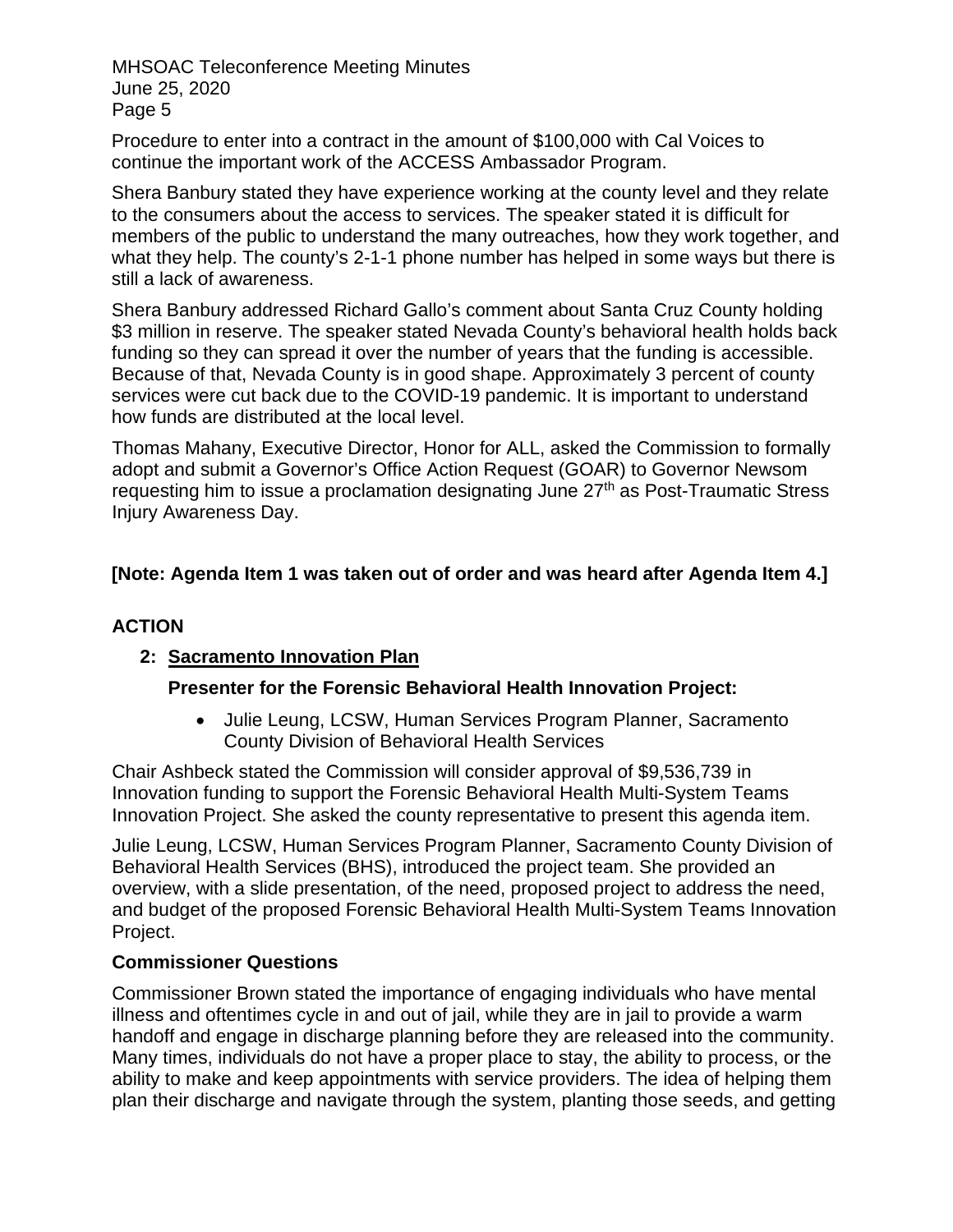that done while they are still in custody is a critical element to that. He spoke in support of the proposed Innovation plan.

Commissioner Bunch asked if there are licensed clinicians on the Multi-System Team and, if not, if the mental health therapy starts prior to release.

Ms. Leung stated there are licensed clinicians that provide services prior to release in the form of pre-release and discharge planning. The provider positions are left flexible as to whether they are licensed clinicians to provide therapy. They will have the ability to hire some licensed staff along with peer staff.

Commissioner Bunch stated she would like licensed clinicians to be part of the Multi-System Team.

Kelli Weaver, Adult Mental Health Division Manager, Sacramento County, stated part of the array of services that will be provided will include therapy. The providers selected will have a licensed clinician on staff, which is a critical component of the full-service array.

Chair Ashbeck suggested including "reduced visits to hospital emergency rooms" as one of the outcomes of the proposed project. She suggested defining the "transition to community" outcome and metrics to show what a successful transition looks like.

Commissioner Mitchell asked if the county is working with mental health courts with the proposed project.

Ms. Weaver stated the local mental health court is a critical partner. The systems partners will coordinate with the mental health court.

Ryan Quist, Ph.D., Behavioral Health Director, Sacramento County, added that the public defender and district attorney were part of the public stakeholder process and helped with the design of this program.

Commissioner Berrick agreed with Commissioner Bunch's concerns about including licensed clinicians on the Multi-System Team. He emphasized that the quality of the training for the team facilitator is also important and means everything to the success of the team.

Chair Ashbeck stated Fresno County has a project around the transition out of county jail systems. She stated the proposed project provides an opportunity to share across the state what counties are doing to accelerate the learning.

## **Public Comment**

Poshi Walker asked about LGBTQ populations, especially the transgender community, which is often overrepresented within the jail and prison populations and often go undiagnosed or misdiagnosed. In addition, trauma and other mental health conditions happen while individuals are in jail and in the criminal justice system and there is not always an identified diagnosis. The speaker requested that Commissioners ask if individuals who did not get formally diagnosed in jail are able to voluntarily access the Multi-System Team to have some of their needs met.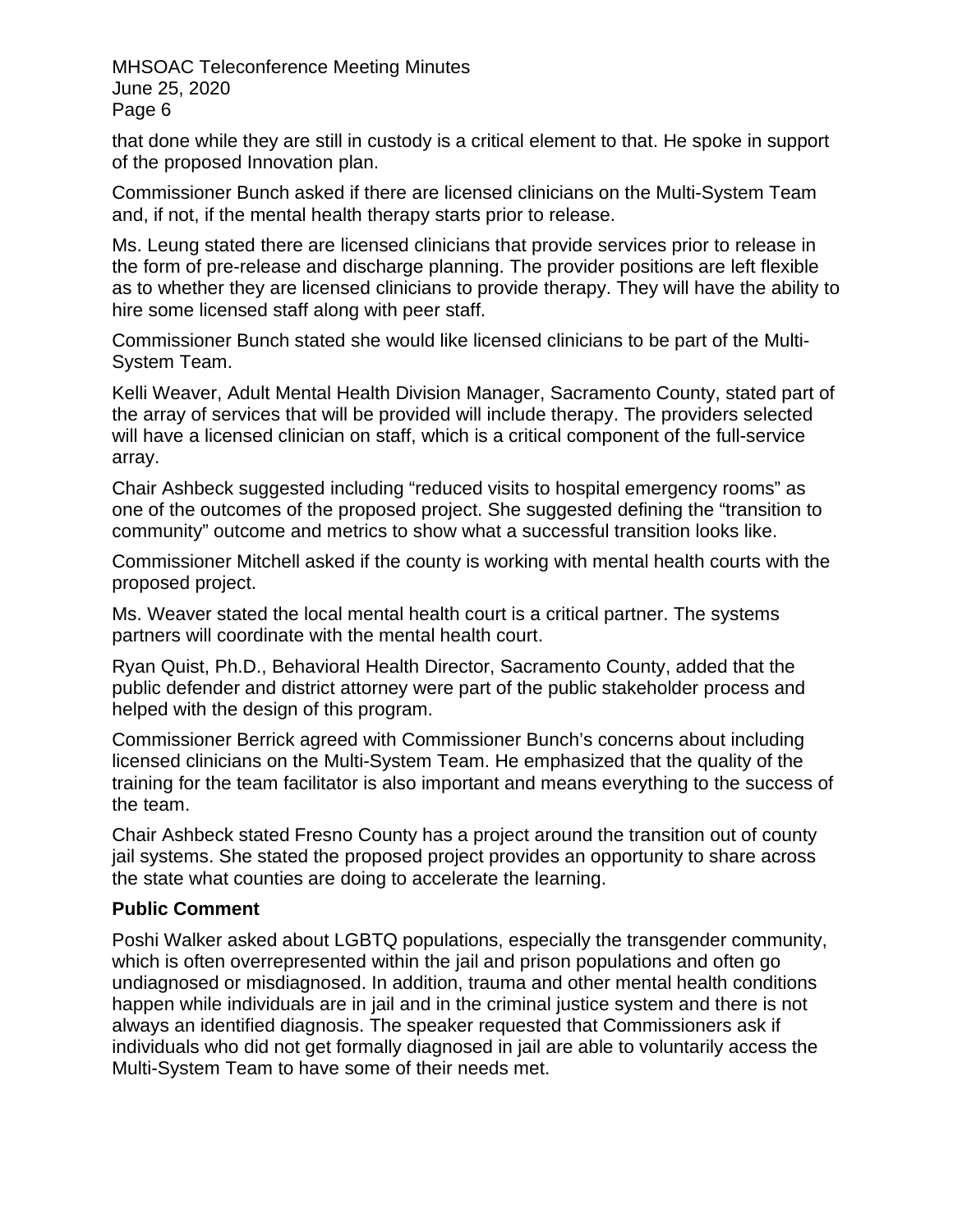Poshi Walker stated the need to ensure that the care is trauma-informed and that there are adverse childhood experiences (ACEs) assessments being done on everyone who is involved in this project.

Chair Ashbeck asked Ms. Leung to respond to Poshi Walker's questions about the transgender population and ACEs assessments after public comment is completed.

Tiffany Carter, Statewide Advocacy Liaison, ACCESS California, a program of Cal Voices, provided comments from ACCESS Ambassadors who were unable to be in attendance today. The speaker stated an ACCESS Ambassador asked about the robustness of the community program planning processes that were conducted. Documentation shows that there were two community program planning sessions conducted but documentation is lacking in essential details such as who participated, how many, when, and if the target population, peers with lived experience with serious mental illness, justice involvement, and complex behavioral health needs, was sought.

Tiffany Carter stated an ACCESS Ambassador asked how the decision to use the Childhood Family Team model emerged from the community program planning process.

Tiffany Carter stated an ACCESS Ambassador asked, with only a few peer positions noted in the salary section, it is unclear at what level of funding these positions will be held. The MHSA upholds that peer positions are to be held in high regard, be competitive, and have an opportunity for growth.

Richard Gallo stated their concern regarding the peer positions. The speaker felt strongly that the peer positions need to include a living wage as much as possible so there will not be a high turnover rate. Having continuity of services is critical for this population. The speaker stated they have personal experience helping individuals getting out of jail, securing housing, financial benefits, food security issues, and more. Peer positions are important with this targeted population because they provide role models to show that goals can be met.

Hector Ramirez, , consumer and advocate, asked about the process that was taken to include underserved communities during the planning of this project. Black, Native American, and Latino communities are disproportionately represented in the number of individuals with psychiatric disabilities in jails and on the streets due to systemic racism and the lack of services. The speaker asked how this was taken into consideration.

Hector Ramirez stated the Commission does not have peer representation from the Latino, Native American, or Black communities. The speaker stated concern that, as the Commission does evaluations for this project, it will not take all the people of California into consideration. The speaker asked if restorative processes are being utilized in working with consumers. The speaker stated they read the term "recycled consumers." The speaker stated garbage is recycled, not people. The speaker stated those comments reflect how the planning for this project took place. The speaker stated the need to take a humane approach in how individuals with psychiatric disabilities are related to, starting today.

Sally Zinman, Executive Director, California Association of Mental Health Peer-Run Organizations (CAMHPRO), stated they loved the Multi-System Team approach,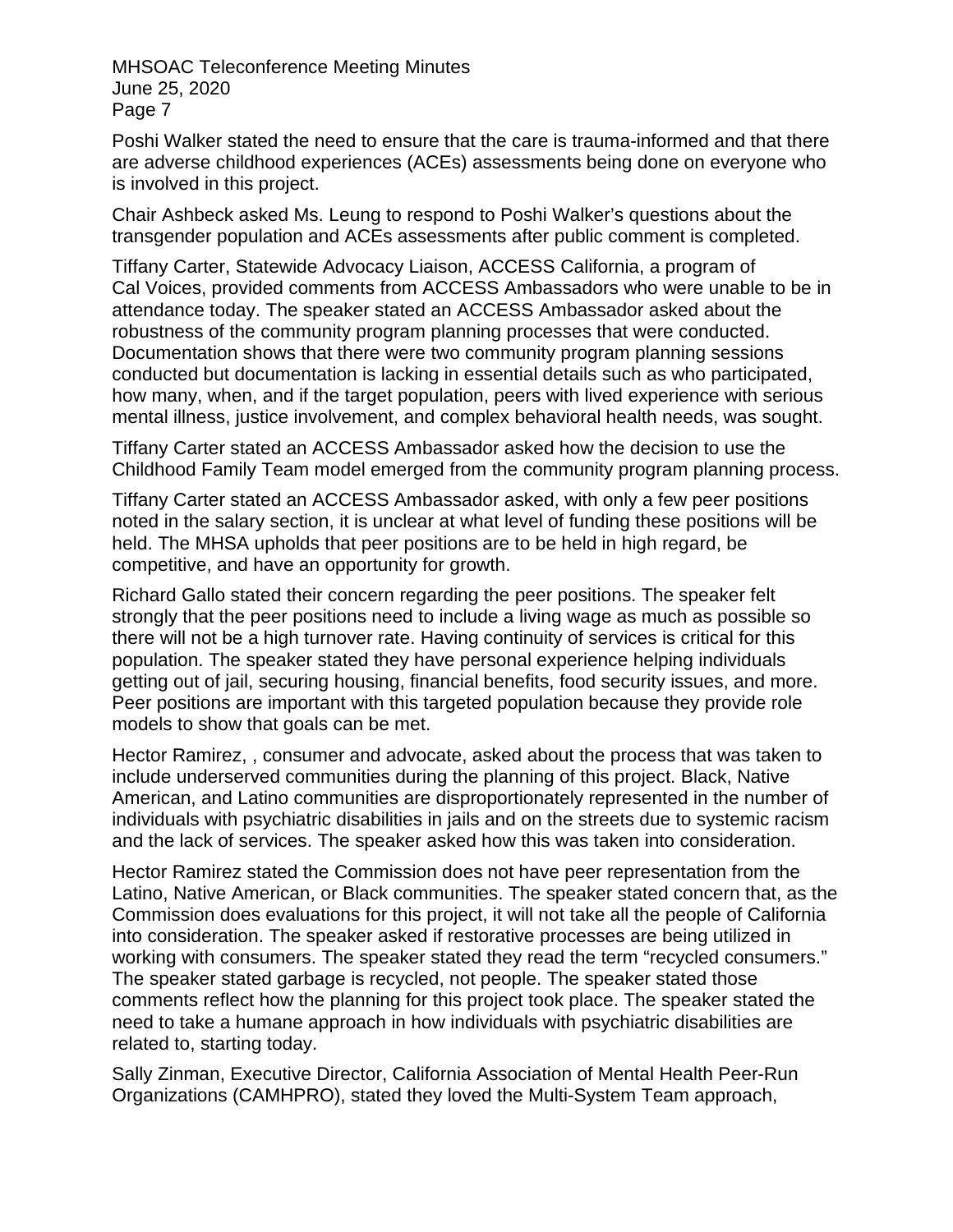especially the family/community partner. Natural supports are essential to recovery. The speaker was pleased to see peers involved in the project but concerned about the pay scale – not only with this project but in projects across the state. The speaker stated peers are at the bottom of the scale at \$38,000. This is not a living wage, especially in the Bay Area. The pay should be commensurate with the incredible work that they are doing.

Pamela Weston stated the California Board of State and Community Corrections does an effective job of helping California have peers at different commissions, such as the Anti-recidivism Coalition and the Criminal Justice Behavioral Health Commission, which are working on reintegration and health parity. The speaker asked how peers are selected and suggested looking at who has been involved already and what counties they are from to help this project join at a policy level to address the historic bias and discrimination that is underneath the MHSA general standards.

#### **Commissioner Discussion**

Chair Ashbeck asked Ms. Leung to comment on how individuals who are traumatized in jail and are not identified as having a mental illness can integrate into this team as they transition out, the community planning process involving peers, and the peer salary range.

Ms. Leung addressed comments and concerns brought up during public comment as follows:

- The county will ensure that the LGBTQ community has access to this program and will internally look at how to bridge that population, who often go undiagnosed or misdiagnosed.
- The community wanted to ensure that this was a trauma-informed program. The county will take Poshi Walker's suggestion about using the ACEs assessment into consideration.
- As part of the community planning process, a 16-member workgroup was convened, which consisted of systems partners, consumers and family members with lived reentry experience, and members of the African American/Black and Latinx communities.
- The county will take the suggestions made today into consideration with regard to the peer position and salary.

Chair Ashbeck asked for a motion to approve the proposed project.

Commissioner Berrick moved the staff recommendation.

Commissioner Brown seconded.

Commissioner Bunch asked who does the initial assessments and the diagnoses.

Ms. Leung stated the forensic behavioral health provider clinician or staff will do the initial assessments and diagnoses.

Commissioner Mitchell asked where in the process the assessment is done.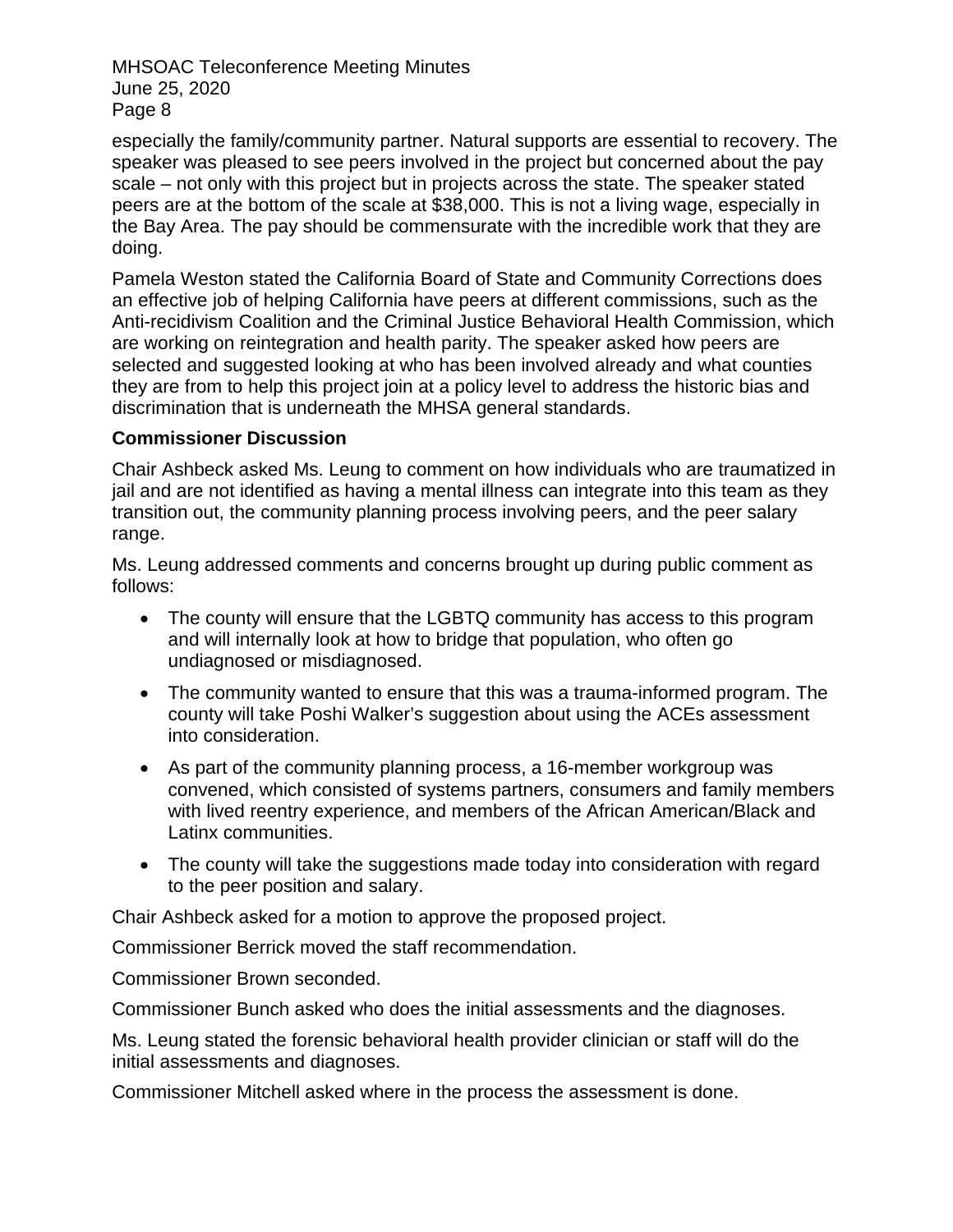Ms. Leung stated clients will be identified by Jail Psychiatric Services and potentially by the Mental Health Court, the mental health coordinator, the public defender, the district attorney, and the intake nurse. Individuals are identified as living with a mental illness and then referred into the program. The behavioral health provider staff will meet with that client as part of the discharge process. A needs assessment will be done at that time to identify services and resources needed upon release so the provider can ensure that those services and resources are in place once the client reenters the community. Clients are most successful when services are in place within 72 hours after release.

Action: Commissioner Berrick made a motion, seconded by Commissioner Brown, that:

• *The Commission approves Sacramento County's Innovation Plan as follows:*

*Name:* Forensic Behavioral Health Multi-System Teams

*Amount: Up to* \$9,536,739 *in MHSA Innovation funds*

*Project Length: Five (5) Years*

Motion carried 9 yes, 0 no, and 0 abstain, per roll call vote as follows:

The following Commissioners voted "Yes": Commissioners Alvarez, Berrick, Brown, Bunch, Danovitch, Gordon, Mitchell, and Tamplen, and Chair Ashbeck.

## **ACTION**

### **3: Ventura Innovation Plan**

## **Presenter for the FSP Multi-Platform Data Exchange Innovation Project:**

• Kiran Sahota, Mental Health Services Act Senior Behavioral Health Manager, Ventura County Behavioral Health

Chair Ashbeck stated the Commission will consider approval of \$2,011,116 in Innovation funding to support the Full-Service Partnership Multi-Platform Data Exchange Innovation Project. She asked the county representative to present this agenda item.

Kiran Sahota, Mental Health Services Act Senior Behavioral Health Manager, Ventura County Behavioral Health, provided an overview, with a slide presentation, of the need, proposed project to address the need, and budget of the proposed Full-Service Partnership Multi-Platform Data Exchange Innovation Project.

#### **Commissioner Questions**

Chair Ashbeck asked for further details on the CareManager System.

Ms. Sahota stated the new Healthcare Information Exchange Systems have a component called a CareManager. A Behavioral Health CareManager is a product of NetSmart and will be integrated into the avatar system. The full-time CareManager will filter the data and immediately get that information to clinicians, crisis teams, or community integrative teams.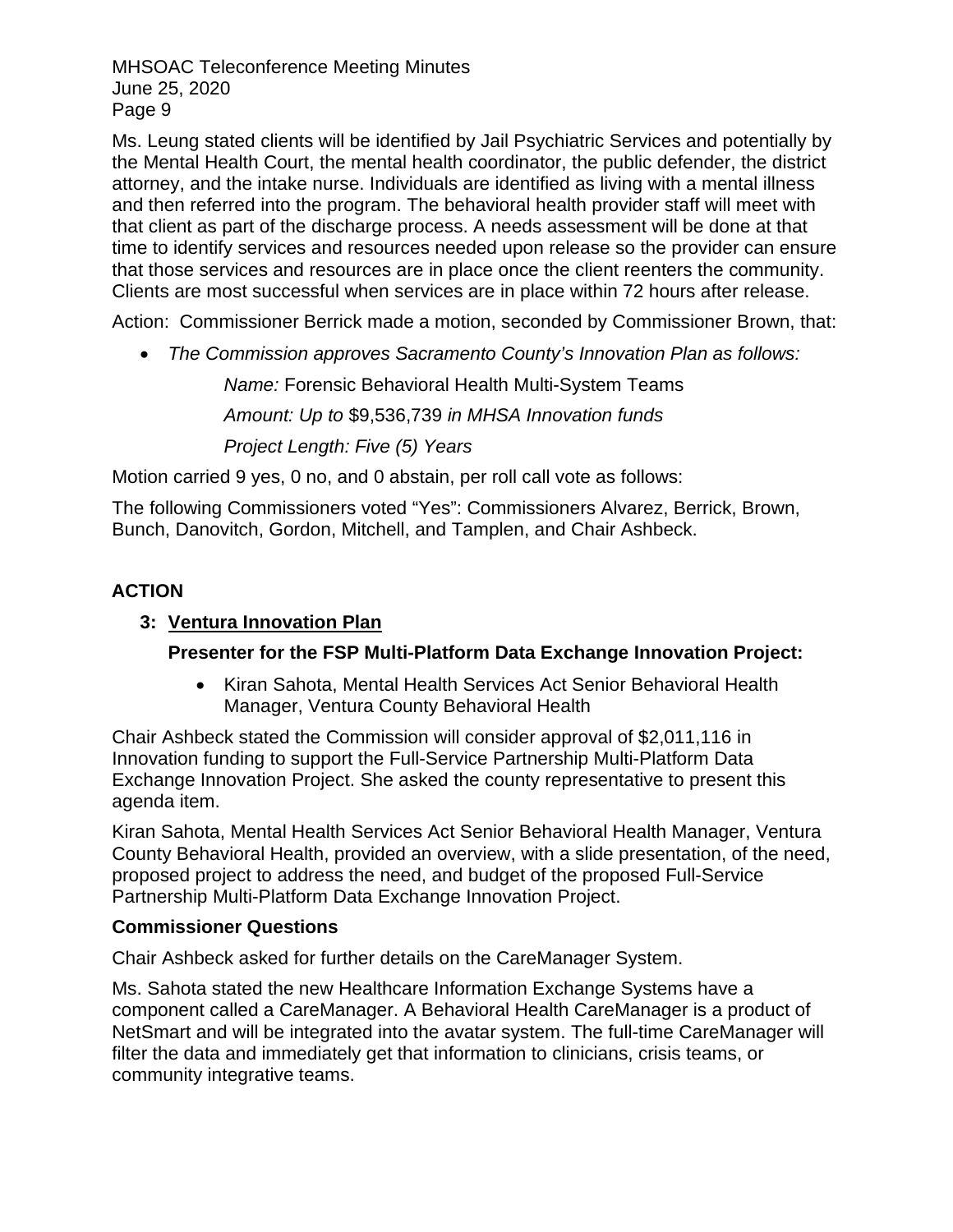Commissioner Mitchell asked how to protect against bias and how to ensure that the receiver of the shared data will benefit the client.

Ms. Sahota agreed that bias based on perception is a valid point. It is not something that the county has looked at to date with this project but it is something that will be integrated going forward. The county will work with the Equity Services Manager to ensure that trainings are appropriate and will have Memorandums of Understanding (MOUs) with the health care agency, law enforcement, and Homeless Management System to ensure that they have sensitivity training, including a training of implicit bias.

Commissioner Bunch stated even the idea of informed consent is important. Many times, clients consent to share their information across multiple databases as part of the intake paperwork. It is important to train clinicians on how to speak to clients about what this means.

Hilary Carson, MHSA Innovations Program Administrator, Ventura County Behavioral Health, stated this is part of the first steps of the project. Nothing has yet been solidified. The initial process is only to intake information and automate information received from jails and hospitals. The next step will be the informed consent piece. Clients will have control over what information can be shared. Clients will have many conversations with their treatment team and clinician before information sharing will take place.

#### **Public Comment**

Poshi Walker acknowledged that the proposed Innovation project is important but questioned why Innovation funds were being used for it. The speaker stated the need for Innovation projects to raise up community-defined practices for unserved and underserved communities. The speaker asked Commissioners to consider for all Innovation projects whether they rose up from community stakeholders as a priority or if it was a county priority that was then presented to the public without asking community members what their priorities were.

Poshi Walker stated the proposed project is FSP-focused and should be funded with community services and supports (CSS) funds rather than Innovation funds.

Poshi Walker agreed with Commissioner Mitchell's comment about implicit bias. Many counties collect demographic data on their electronic health record, including sexual orientation and gender identity data. That is supposed to be given anonymously and confidentially. The speaker asked if clients can select the data to be shared. The speaker gave an example of implicit bias with regard to prohibiting the prescription of pain medications.

#### **Commissioner Discussion**

Chair Ashbeck asked the county to respond to comments and concerns brought up during public comment.

Ms. Sahota stated the Behavioral Health Advisory Board has found gathering and reporting on data difficult. She stated being able to truly integrate systems is something that the community has asked for. This came out of eight forums during the community planning process.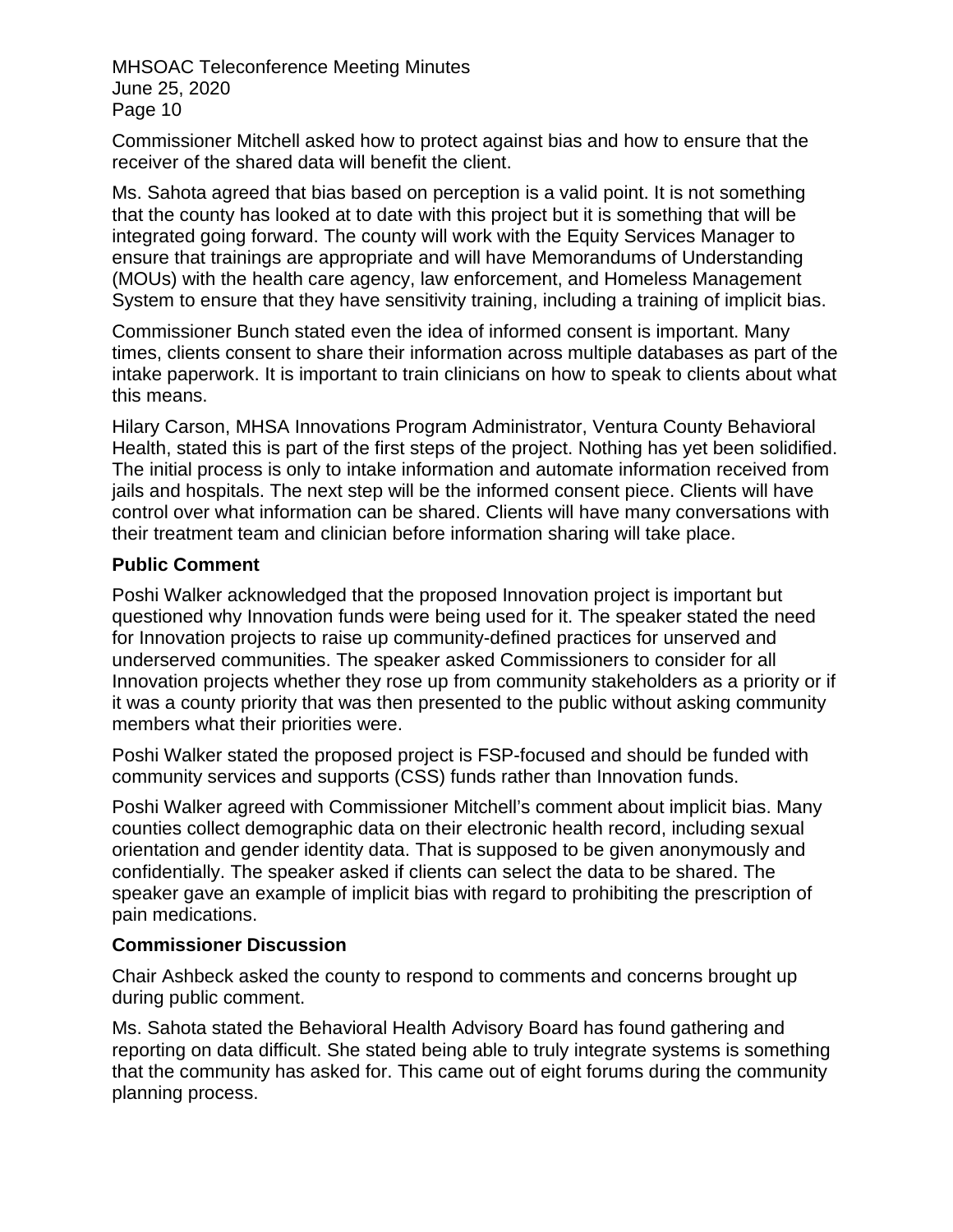Ms. Sahota addressed the specific data parameters. She stated the wonderful thing about data integration is that the parameters of data to be sent can be created. She stated the proposed project is not about sending data at this time. It is strictly about building a process for the county to receive data. Although the goal is to build it bidirectional, it currently is unidirectional – the county can ask the hospital about the medications an individual is on so the psychiatrist can work with the FSP client or the county can ask the jail if an individual has entered into the criminal justice system so the county can reach out to them when they go for a no-show.

Commissioner Boyd asked that the minutes reflect that he has been on since roll call but has had a lot of technology problems and thanked staff for helping him resolve them.

Chair Ashbeck asked for a motion to approve the proposed project.

Commissioner Mitchell moved the staff recommendation.

Commissioner Gordon seconded.

Action: Commissioner Mitchell made a motion, seconded by Commissioner Gordon, that:

• *The Commission approves Ventura County's Innovation Plan as follows: Name: FSP Multi-Platform Data Exchange*

*Amount: Up to \$2,011,116 in MHSA Innovation funds*

*Project Length: Three (3) Years*

Motion carried 9 yes, 0 no, and 0 abstain, per roll call vote as follows:

The following Commissioners voted "Yes": Commissioners Alvarez, Berrick, Boyd, Bunch, Danovitch, Gordon, Mitchell, and Tamplen, and Chair Ashbeck.

Chair Ashbeck dismissed everyone for a 10-minute break. She stated Commissioner Tamplen will facilitate the meeting after the break while she is out on another call.

## **10 MINUTE BREAK**

## **INFORMATION**

#### **4: Reflections on our work through the lens of current events: Racial Equity and COVID-19**

## **Presenter:**

• Toby Ewing, Ph.D., Executive Director

Acting Chair Tamplen stated the Commission will consider the implications of COVID-19 and racial equity on current and prospective actions. She stated Commissioners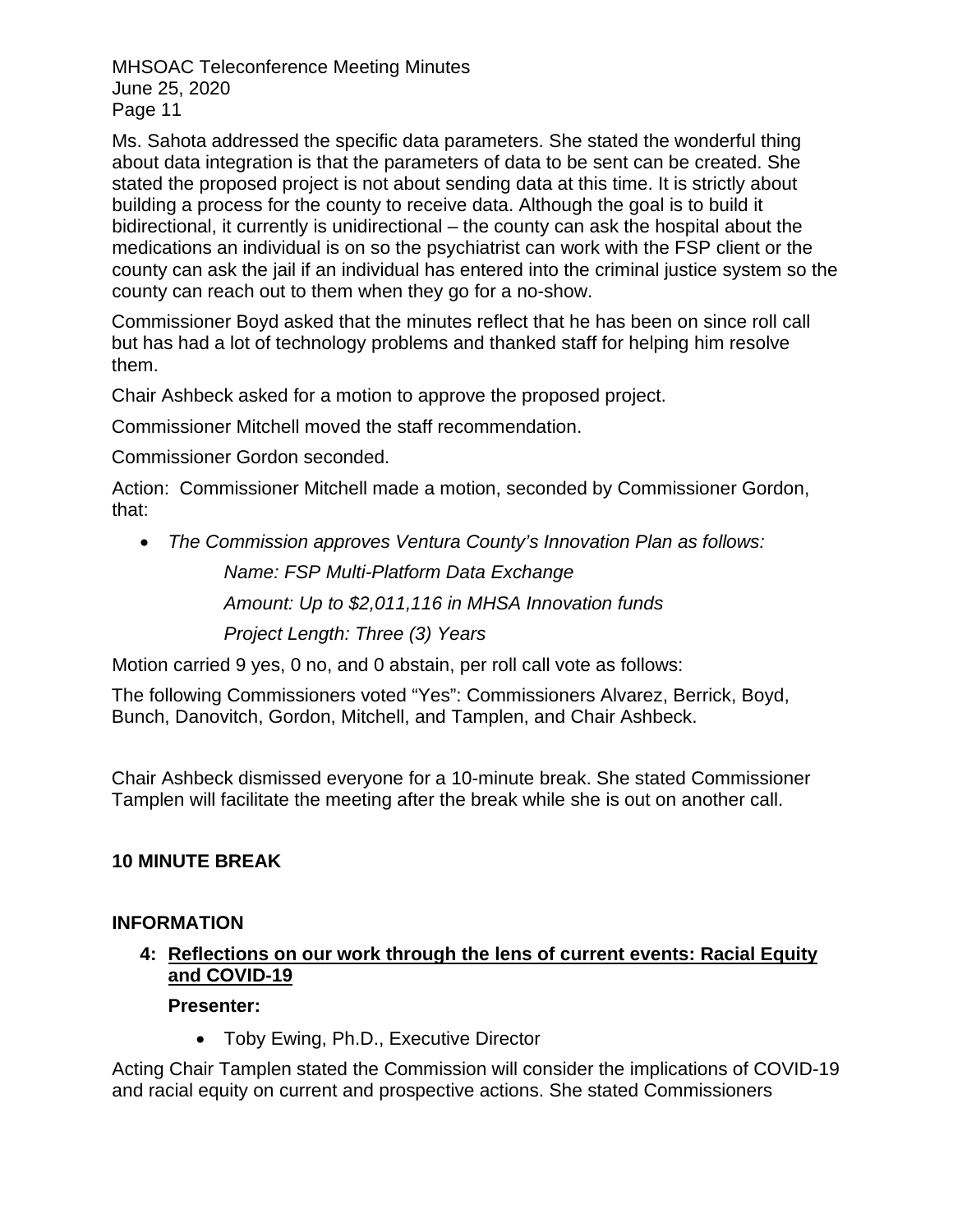received a brief memo outlining the various projects the Commission has underway that are relevant to reducing disparities. She asked staff to present this agenda item.

Executive Director Ewing reviewed the Commission Efforts to Reduce Mental Health Disparities memo, which was included in the meeting packet. The memo summarized Commission efforts such as:

- Joining California's Capitol Collaborative on Race and Equity (CCORE)
- Mapping disparities through California's Client and Service Information (CSI) Dataset
- Engaging the Commission's Cultural and Linguistic Competency Committee (CLCC)
- Reducing criminal justice involvement
- Revising Prevention and Early Intervention (PEI) and Innovation data reporting regulations and strengthening demographic reporting
- Supporting youth innovation
- Initiating tribal youth innovation convening
- Implementing the Striving for Zero Suicide Prevention Strategy
- Supporting stakeholder advocacy on reducing disparities and serving immigrants and refugees
- Communicating the imperative to reduce disparities

Executive Director Ewing stated the work outlined in the memo does not mean that the Commission is doing enough. He asked for feedback from Commissioners on the work being done, what else staff should be doing, and how to strengthen the initiative that is underway to inform conversation on race and equity. He asked for guidance and direction on how to move forward.

## **Commissioner Questions and Discussion**

Commissioner Mitchell stated the hope that the Commission is comfortable with the conversation and shifting its own thinking regarding the programs reviewed and the counties' work, and that it is okay with looking at its work through the lens of parity and equity and not just business as usual. It is important to have discussions from the point of view of how this affects individuals outside of local communities. Changing a way of thinking is difficult. She encouraged the Commission to be comfortable with an uncomfortable discussion that the United States has a hard time talking about. This can no longer be avoided.

Commissioner Bunch asked how to learn about programs that are listed in the memo.

Executive Director Ewing stated staff has given Commissioners information on each of these programs over the last six to twelve months, although it has been brief. He stated 75 percent of the Commission meeting agendas have been for county Innovation plan approval, while Innovation funding is approximately 1 percent of the overall MHSA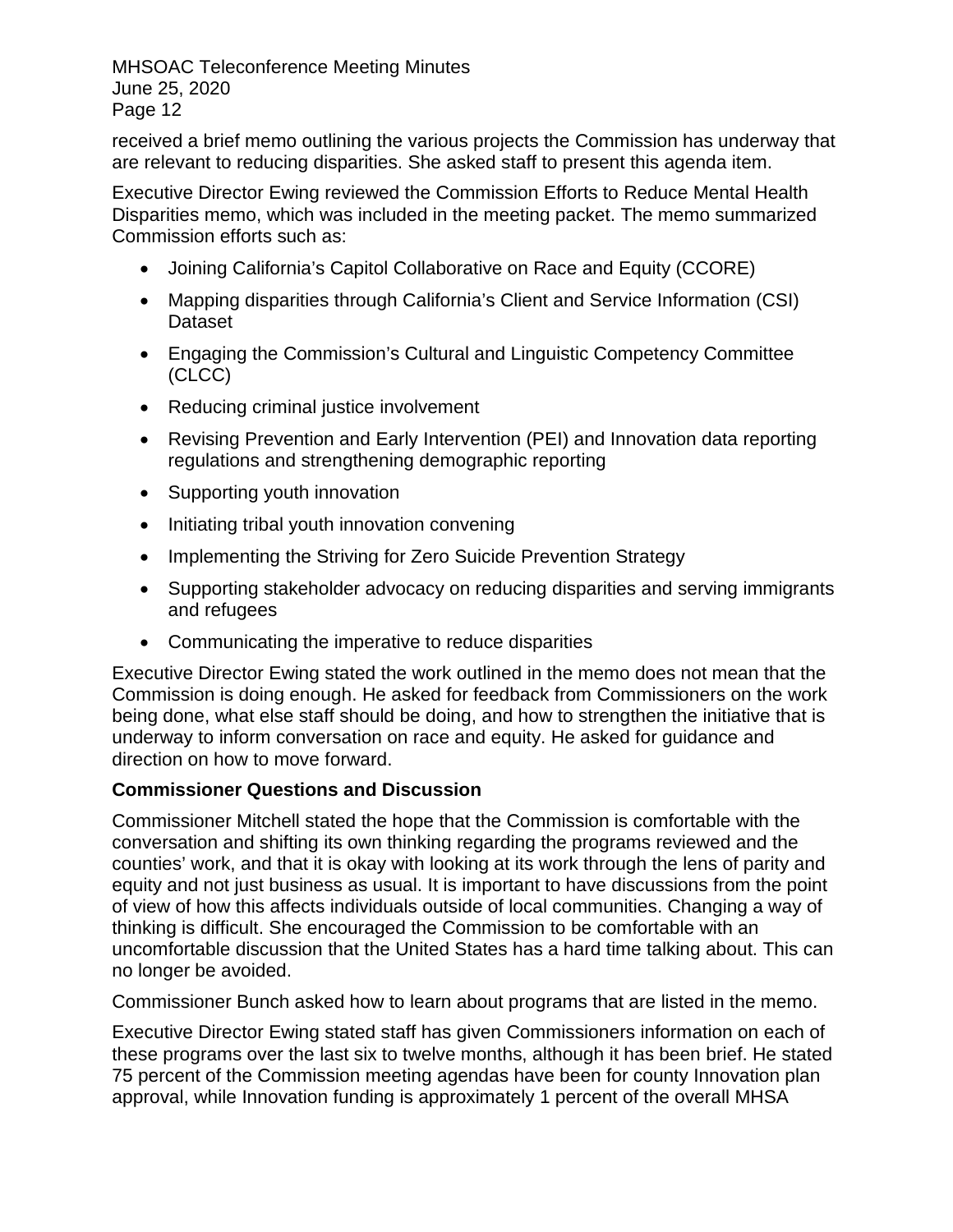funds. Part of the challenge is the limited time staff has to keep the Commission up to date on the many other things that the Commission is doing besides county Innovation plans. A brief overview of those activities are included in the memo.

Executive Director Ewing stated the new programs that Commissioner Bunch is referring to are contracts currently being entered into. He stated these programs came out of the \$5 million the Commission received two years ago to support the Innovation Incubator. Consistent with the chair's direction the Innovation Subcommittee is to think about the tradeoffs between the time that is spent approving Innovation plans and providing feedback on other Commission activities such as proactively designing PEI strategies.

Executive Director Ewing stated Commissioner Gordon announced in a press conference yesterday that Sacramento County is working to put a clinician in every school. This is part of the Commission's mental health student services work, which was built out of the SB 82 triage crisis services work. He stated Commissioner Gordon identified in the press release that part of that strategy is to ensure that opportunities are created to monitor children early on to avoid recreating the disparities currently being dealt with in the adult population and to short-circuit the school-to-prison pipeline early on.

Executive Director Ewing stated it has been challenging to give Commissioners a thorough understanding of all the things the Commission is doing due to meeting time constraints.

Commissioner Berrick stated Dr. Early recently discussed some of the work staff will be presenting nationally.

Executive Director Ewing stated Dr. Early's team submitted four research papers for publication reporting out on the work of the Commission to the American Public Health Association. Three of the four submittals were accepted. This is a tremendous step forward for the Commission and staff. He asked Dr. Early to provide additional details.

Dawnte Early, Ph.D., Chief, Research and Evaluation, summarized the papers to be presented in October at the American Public Health Association National Conference in San Francisco. She stated the titles of the research papers are as follows:

- The Violent Mentally-Ill Person Stereotype and Examination of Arrests and Convictions Among those Deemed Incompetent to Stand Trial
- The Association Between Psychiatric Diagnosis and Trauma and Racial/Ethnic Disparities Among Mental Health Service Clients in California
- The Association Between Trauma Experience and Arrest Outcomes in Participants of Intensive Mental Health Programs in California

Dr. Early stated these abstracts will be distributed to Commissioners and posted on the website.

Commissioner Berrick stated these kinds of research activities, particularly on implicit bias, race, intersection with systems, and how systems end up making problems worse,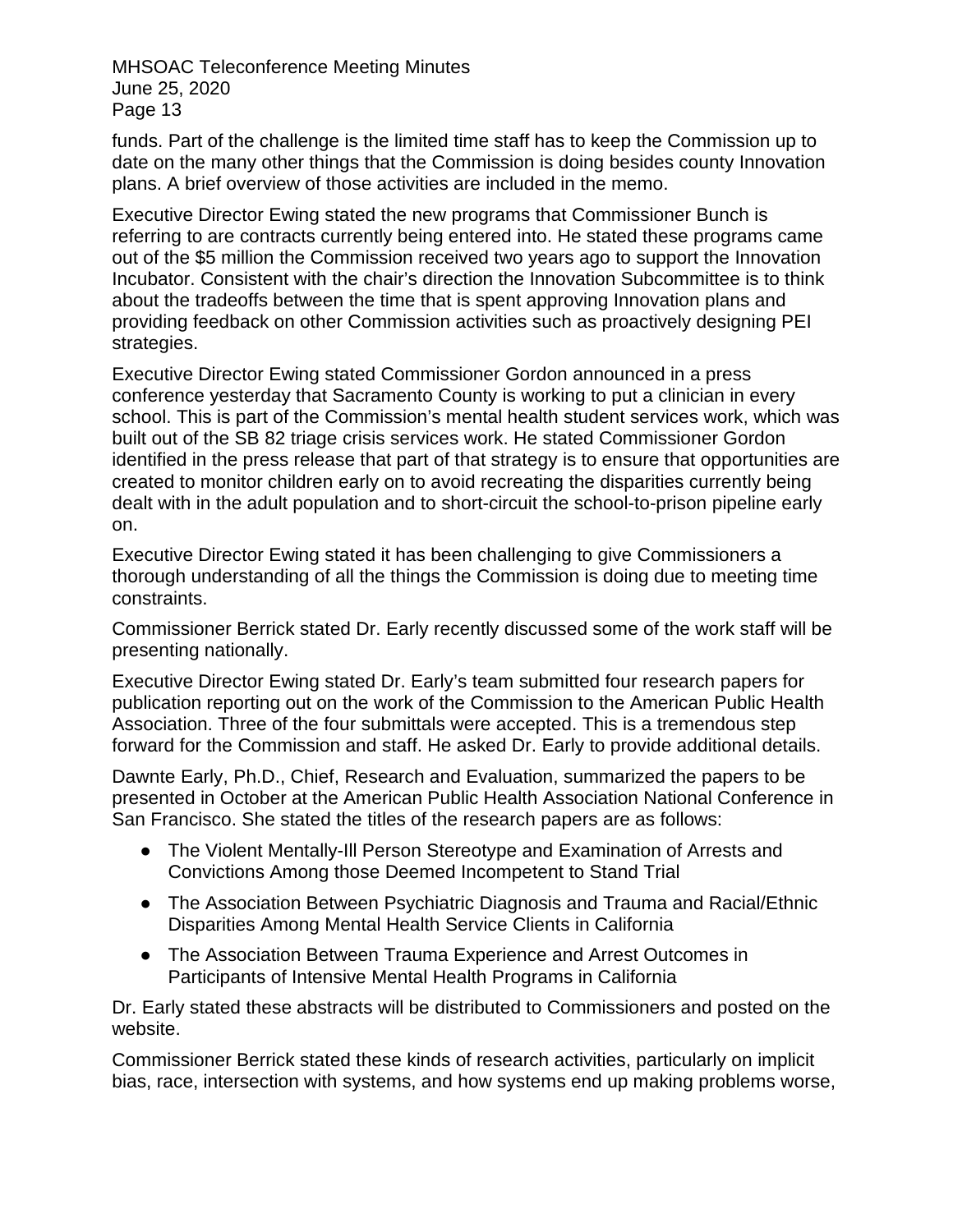provide the opportunity to move forward with that and make it a central focus of the Commission in everything it does so it will have a greater impact going forward.

Dr. Early stated one of the most important things that can be done with research is not only to do the research but to communicate the findings to then be used for advocacy by stakeholders to make public policy decisions. The best way to do that is to post the findings online and to increase exposure by presenting the findings in meetings and attending research conferences to talk with peers about methodology and linking being done to ensure that the highest level of statistical analyses is being maintained. By submitting these research papers and vetting them with peers, staff not only is contributing through its research to policy but also to the research field.

Commissioner Alvarez echoed Commissioner Berrick's comments about being proud to be part of this Commission and the work being done to elevate the data that tells the story of what is really happening in communities. She suggested, when sharing this information, to also release this data in a series of papers from the Commission.

Commissioner Mitchell asked if the outcome data comes from the counties.

Dr. Early stated it comes from several places and can be seen at the state and county levels. There is data coming from the counties through CSI and FSP. The data comes to the Commission through an agreement with the DHCS. Data also comes from the Department of Justice, which is linked with the data from the DHCS to for county outcomes.

Executive Director Ewing stated all of this work is borne out of the work that the Commission did through the Criminal Justice and Mental Health Project under Commissioner Brown. Staff is also looking for dates for the Subcommittee on Schools and Mental Health to meet. As part of that project, there have been similar conversations with the Department of Education and the DHCS to do the same work about how mental health support reduces "educational failure," particularly when seen through a prevention lens. Commissioner Gordon has been leading this groundbreaking work.

Executive Director Ewing stated the question is what stakeholders would like to support to make programming decisions to better understand the best way that mental health services and supports can result in improved educational outcomes, particularly for communities of color. The most progress has been made on the criminal justice work because the Commission has been at it the longest. He stated, because there is more precedence there, the Commission is trying to do parallel work on education to support individuals earlier. Commissioner Berrick is chairing a workgroup for the state on the intersection of mental health and child welfare and the Commission is working with him on accountability measures and is exploring using this same data strategy.

Executive Director Ewing stated the Commission has long highlighted for consumers that employment is opportunity and hope and is a clear sign of recovery. It is important to understand that employment opportunities are not only about someone having a job – it is about self-reliance, opportunity, and being paid a living wage. Staff has been in conversation with the Employment Development Department (EDD) for three years about this work.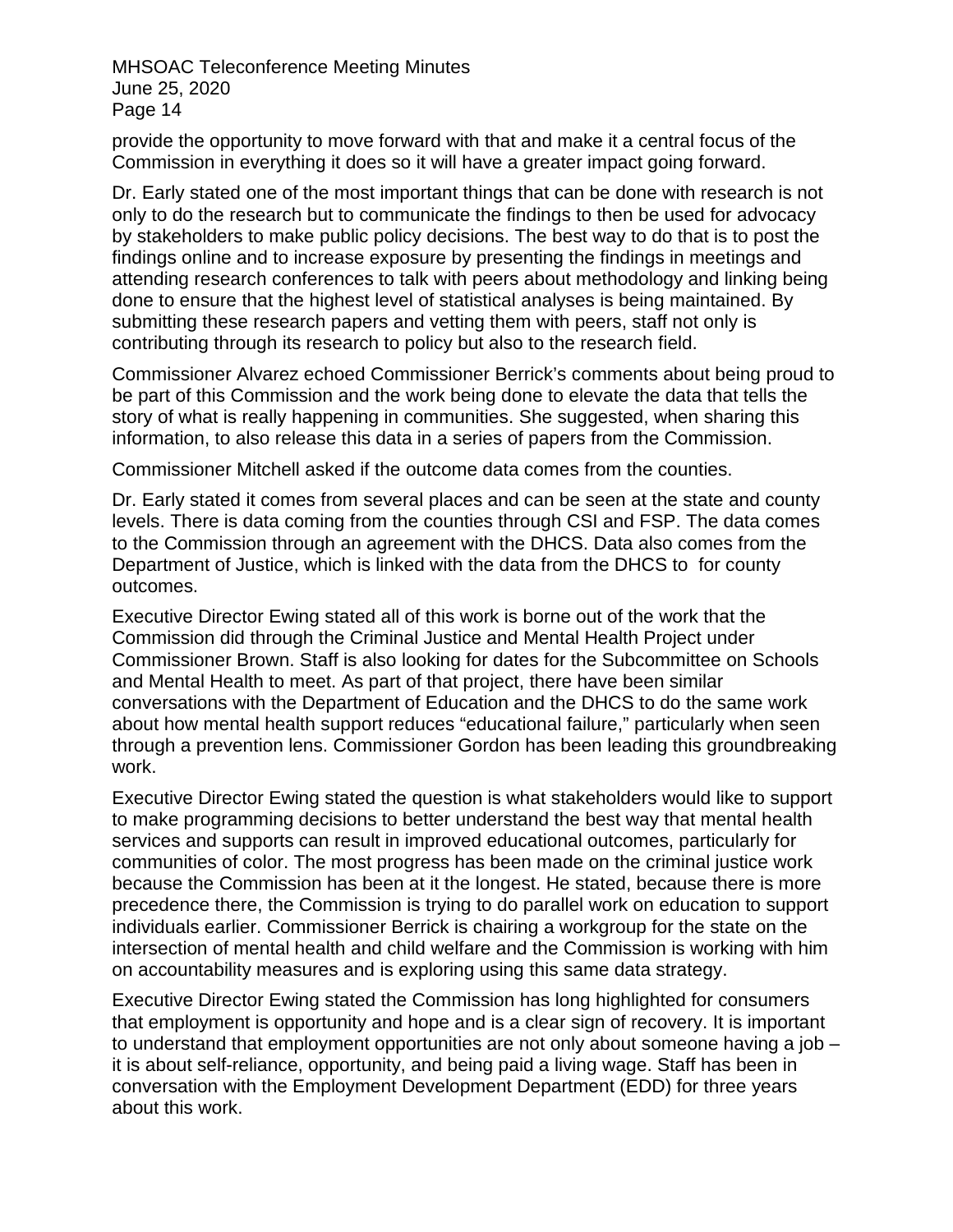Dr. Early added that quarterly wage data is scheduled to be received from the EDD by November of this year in the same fashion as has been done with the Department of Justice to link to all clients from 2006 and onward. This data will help with the Workplace Mental Health Project work and for looking at what success looks like for consumers.

Commissioner Mitchell stated the hope that this information can drive systems change because the data will show how different groups are affected. She stated, as the Commission funds various programs coming through the counties, some of the programs will address some of the disparate issues because it comes down to equity, access, and fairness to improve the lives of those who are living with mental illness and other issues.

Acting Chair Tamplen acknowledged Dr. Early and the Commission's work on strategies for research data and policy to address racial inequities. She stated one of the things that is important to highlight is that consumers often have to call 9-1-1 for mental health issues and law enforcement being the first responder makes it difficult because of the many complexities being seen across the nation due to those interactions. The Commission has an important role in how counties engage communities for ideas for innovation projects. Asking more about the specific data from that process will ensure that the community voice is heard.

Acting Chair Tamplen stated another area of the mental health system that needs transformation is being transported in police cars in handcuffs during mental health crises. This is traumatizing. She stated African Americans and Latinos are overrepresented in the involuntary system of the mental health system and in being overmedicated. These are areas that are not new but the Commission can continue to provide good resources and services.

Acting Chair Tamplen stated the core of the system around the response to mental health crises is traumatizing and retraumatizing to individuals. As a result, consumers should not be questioned why they refuse treatment or why they want to stay away from it. The Commission should be looking at how the Commission can influence counties and support them in moving away from that kind of interaction to one that is more community focused and community engaged, and that involves peers in the outreach to individuals in crisis, along with clinicians. She stated the need for the Commission to look into how those efforts can be improved.

Chair Ashbeck rejoined the teleconference call. She stated the city of Fresno had an action on Monday to discontinue the police response to 5150 calls and mental health calls. She stated her concern that an alternative plan has not been considered and that this might create a different set of problems. It is important not to leave individuals in crisis with no response. She suggested that the Commission take a leadership role during this defund-the-police movement in considering what can be done to support counties to create a mental health response that is timely and equitable.

Commissioner Berrick stated the points that the Chair and Commissioners are bringing up are important. He agreed that the Commission has this moment in time to speak to African American boys. The outrageous preschool numbers mentioned by Executive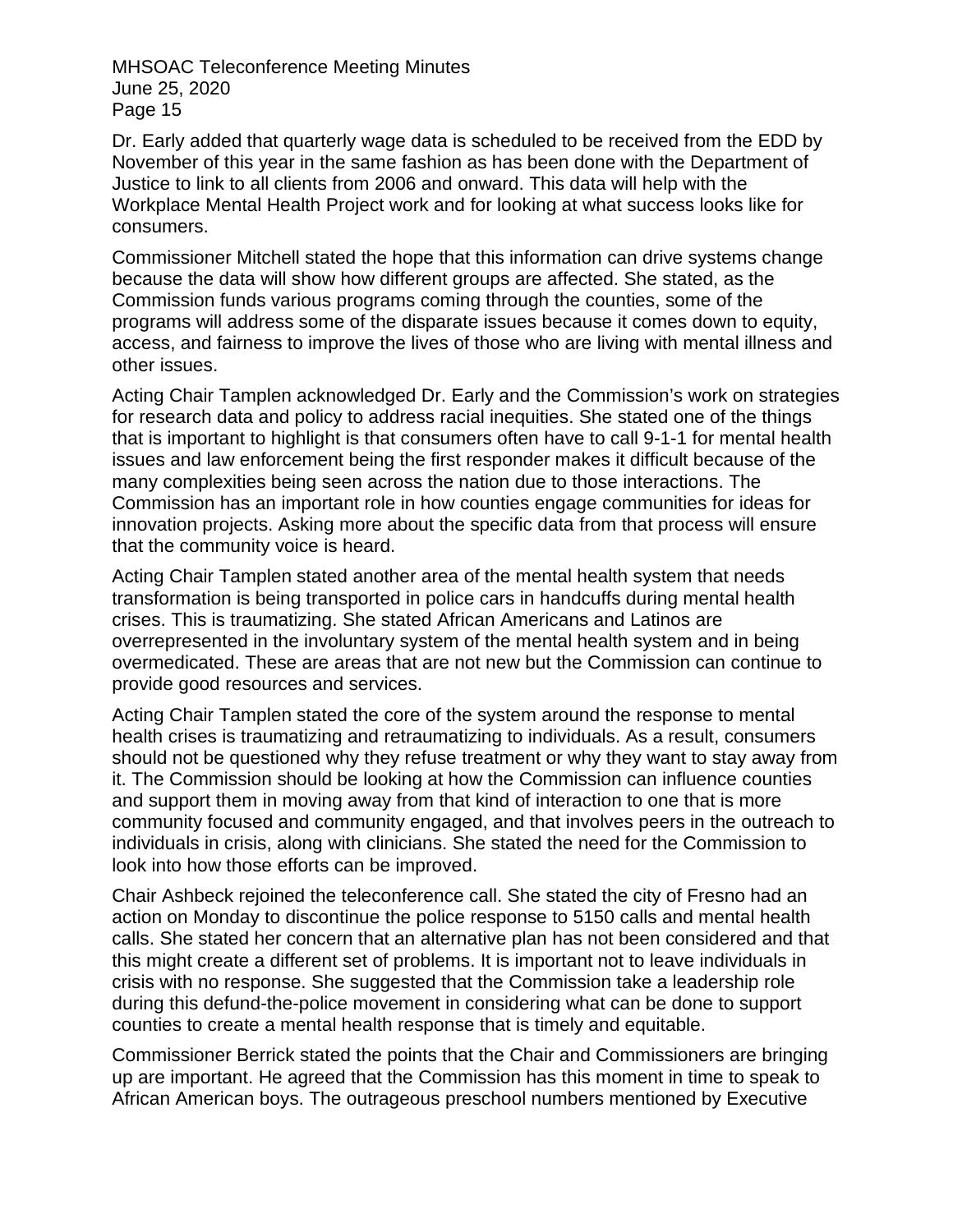Director Ewing are overwhelmingly African American boys. The Commission can impact this issue by doing three things:

- Help preschoolers get support instead of negative intervention
- Include a better response for mental health issues police should never be the first responders
- Offer services such as wraparound services to families before teachers call Child Welfare and children are expelled from school. Almost all children who receive intensive wraparound services must be removed from their homes in order to access those services. This is wrong.

Commissioner Berrick stated these three things would have a big impact on disparities.

Commissioner Bunch stated she would love to hear what is happening with Commissioner Alvarez, and First 5. She stated children of color are often seen as aggressive rather than outgoing leaders. There is a need to address implicit bias inside the schools.

Commissioner Alvarez stated there is currently a unique moment with so much important leadership at the state level on early childhood and prioritization of early childhood and an opportunity to operationalize what that means, particularly with the DHCS and with the leadership of the surgeon general and the attention she is bringing to ACEs. She stated children of color have a disproportionately high number of ACEs, many times because of racism and systemic oppression that is part of these systems. She stated the need to think through what can be done in collaboration and with leveraging resources.

Commissioner Alvarez stated the First 5 California Commission has a new strategic plan where child health is a new strategic priority and mental health and addressing trauma is part of that. This is an opportunity. Also, the New Master Plan for Early Learning and Care that the governor requires to be issued by October is an opportunity. Thinking through where mental health fits into the Master Plan so that the next ten years of investments in policy priorities reflect what the collective wants to see done will not happen overnight, but there is a need to ensure that markers are in place to demonstrate progress for California's children.

Commissioner Gordon provided more details about the mental health initiative mentioned by Executive Director Ewing where Sacramento County is working to put a mental health clinician in every school. He stated this has been developed over the last three to four years with a clear theory of action as follows:

- There has never been dependable funding. There are many pilot projects but they come and they go and the focus goes and the priority goes.
- There is never a focus on prevention and wellness, but instead there is a focus on how to bring treatment because of an emergency. Individuals never take advantage of the fact that the school is a caring place. There is a caring community of individuals who are there to look after children. They are missiondriven.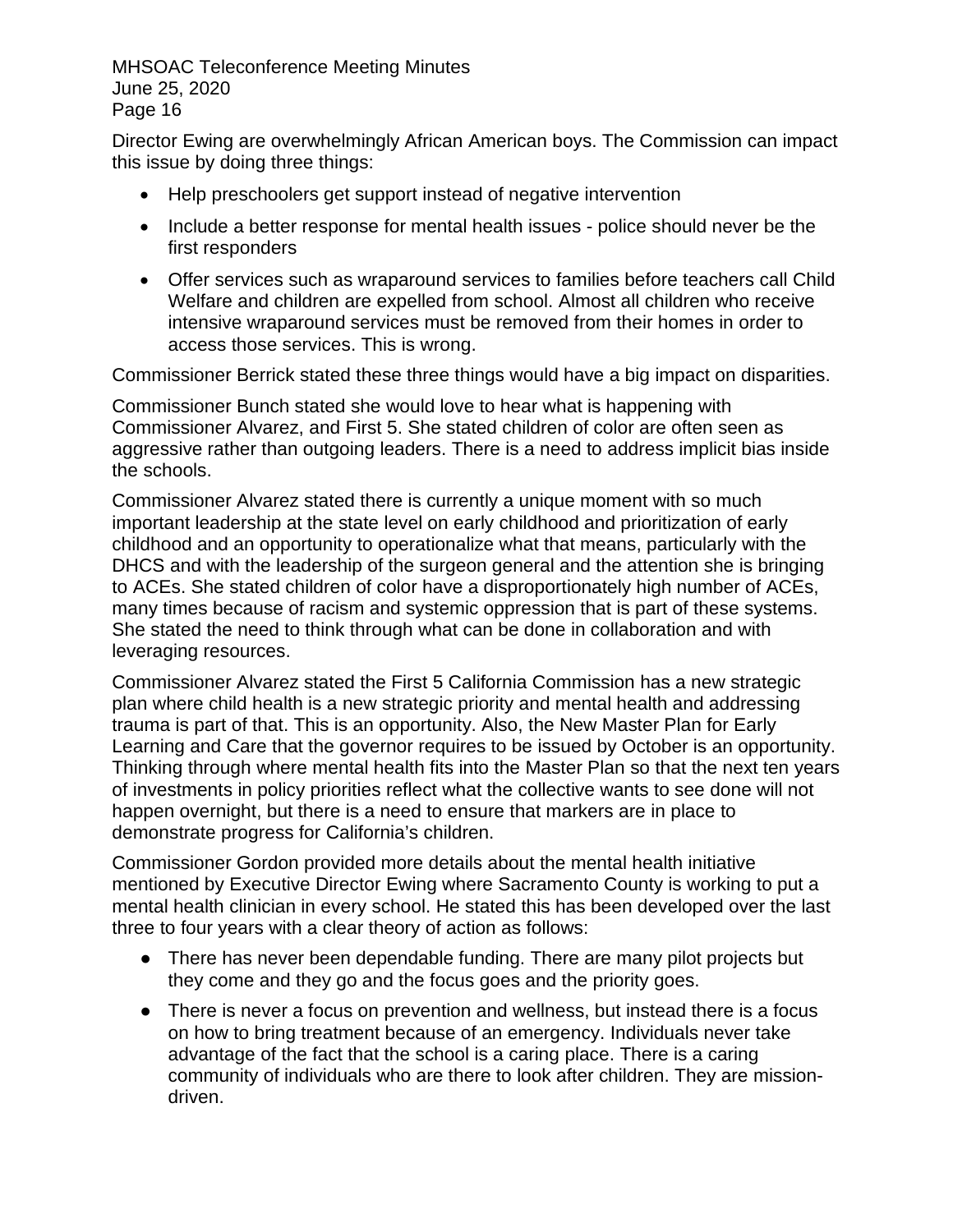- There is a lack of access to services for the most underserved children because in many cases they cannot get to medical facilities or appointments and school does not have a focus on that.
- There is a lack of trust in the systems that children and families often are referred to.

Commissioner Gordon stated one of the goals of putting a mental health clinician in every school is not just to parachute a treatment person in but to bring in Medi-Cal funded clinicians as employees of the Sacramento County Office of Education (SCOE). SCOE will train them in collaboration with the school people to hopefully create the school as a center of wellness where the goal is prevention and wellness, not just taking care of immediate problems.

Commissioner Gordon stated the SCOE has a great relationship with First 5 Sacramento. One of the big focuses of the mental health initiative is to use the clinicians and the schools in their communities as a gateway or beachhead into the zero-to-five space so that they can help organize, work with, and build up the confidence of parents to join with the schools so hopefully more of the children will receive needed services before they arrive at school at five years old. He reminded Commissions of a presentation a couple of years ago from an individual in San Francisco who stated that much of the trauma encountered by children occurs prior to five years of age.

Commissioner Gordon stated the SCOE has been piloting a telehealth approach. He stated there is much a school can do and a variety of services can be brought in without creating a health clinic. The idea of putting a clinician in every one of the 383 schools in Sacramento County is not a pilot. The initiative will be supported by sustainable funding from Medi-Cal and will be implemented in a phased rollout over the next several years, beginning this fall with 11 schools.

Executive Director Ewing stated the Commission recently authorized staff to enter into a contract with Innovation Incubator funds to bring in a nationally recognized best practice, the Crisis Now Project. He asked Jim Mayer to give a quick description of the Crisis Now Model, one of six strategies being pursued to address the issue of reducing criminal justice involvement.

Jim Mayer, Chief of Innovation Incubator, stated the Crisis Now Model provides an opportunity to not have law enforcement be the first response to a mental health crisis. The Innovation Incubator completed work last year on data matching between criminal justice systems and behavioral health within counties. There have been cross-system discussions about what more could be done. A number of counties stated they wanted to be at intercept zero, which is when a crisis is responded to prior to the need for a 9-1- 1 call. Other counties did not know what an intercept zero would look like but knew they wanted this model, which has been developed nationally under the National Association of State Mental Health Program Directors, and is certified by the Substance Abuse and Mental Health Services Administration (SAMHSA), and is rolling out in a number a states.

Mr. Mayer stated Crisis Now is a planning process where counties' cross-sector teams will go through an eight-month process with experts on the whole continuum of what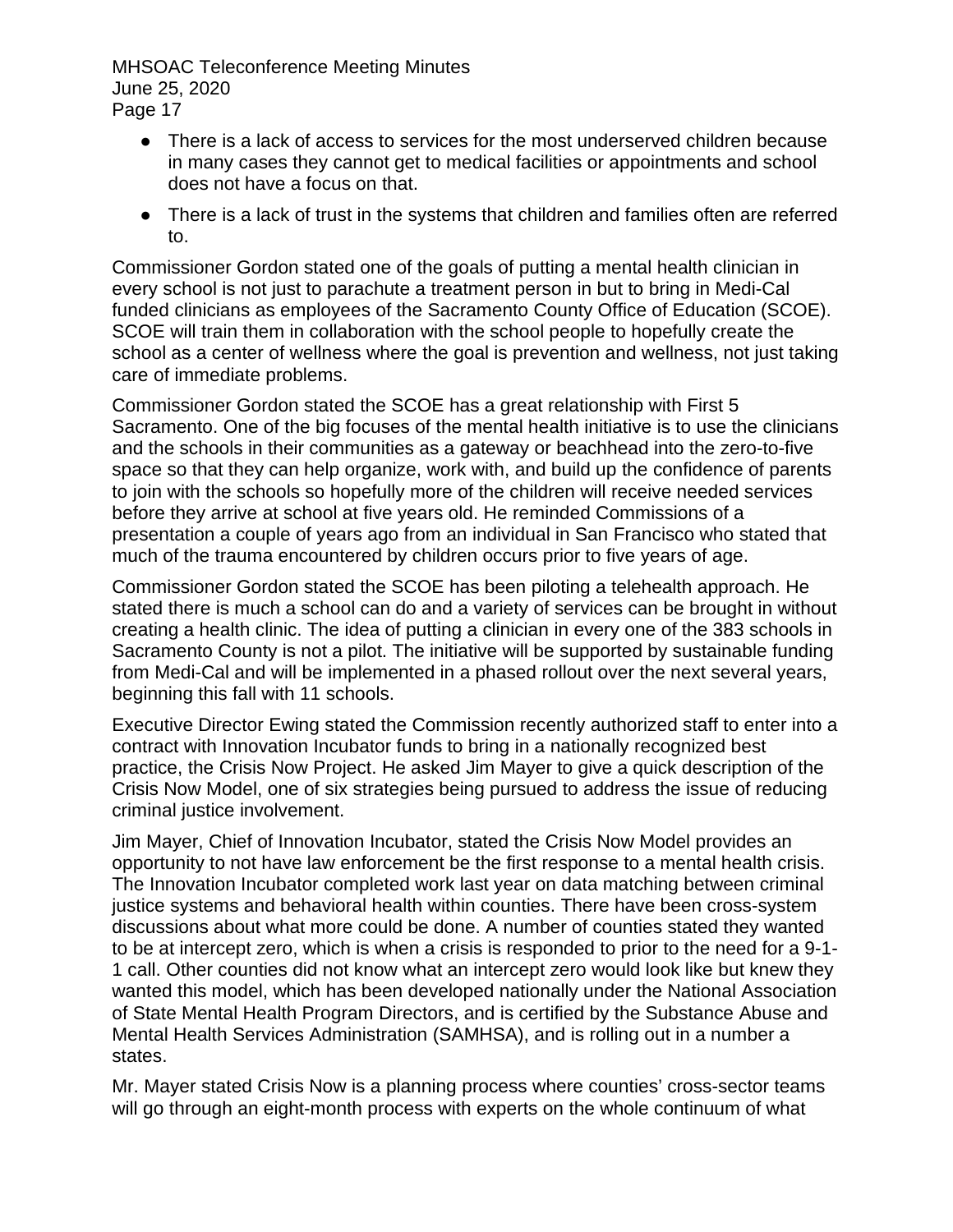they need to do to develop a community-based comprehensive crisis response system. There is a strong component about how needs and resources are assessed to build a sustainable system drawing down as much funding as possible from other sources. He stated some counties that have signed up were SB 82 triage grant recipients that had mobile crisis units for few years until the funding ran out. They saw the potential but not the sustainability.

Mr. Mayer stated this is an opportunity to connect the data work and efforts to get ahead of the criminal health response for mental health crisis and to try to build out the system change in the sense where it truly gets to a point where it is sustainable and no longer dependent on one-time grants. He stated this work will begin in the next month. Eight counties are currently signed up with two more in the process.

Chair Ashbeck asked for a staff report or white paper on the Crisis Now work.

#### **Public Comment**

Stacie Hiramoto stated they were grateful that Commissioner Gordon remarked at the last meeting how the issues of equity and diversity are superimposed on the Commission's regular work. The speaker stated Commissioner Gordon suggested setting aside time to think and discuss how these issues should be approached and made other suggestions that were on target. Today's discussion did indeed have these issues superimposed on the work the Commission is already doing.

Stacie Hiramoto referred to the four-page memo listing the Commission's efforts to reduce mental health disparities and noted that it was not posted on the website until late last night. The speaker stated people of color who do the work that REMHDCO does have a name for the kind of presentation that occurred and the kind of report that is posted on the website. The term is "checking the box." The speaker stated they did not hear or read what they were looking for in today's presentation, particularly in the written report.

Stacie Hiramoto asked if the Commission realized that these weeks of protests and marching, heartache and anger around the country might bear any relationship to the Commission's work. The speaker stated they do. The civil unrest is because people are demanding change not only at the individual police departments but other governmental systems. The speaker stated the staff of any police department across the country, including Minneapolis, Nashville, Oakland, or Sacramento could put together a nice list and presentation just like the one given today. The speaker stated what the Commission is doing or what was written is not bad, but this is neither the time nor the format to discuss this.

Stacie Hiramoto used the CLCC as an example. The speaker stated a couple of tasks are already listed for them, but the CLCC had absolutely no role in discussing or choosing them. The Commission's advisors for reducing disparities were not asked what they thought was a most important thing for the CLCC to do. These actions seem to have been decided behind closed doors with no input from public stakeholders and will be presented to the CLCC with the question "how shall we proceed?" This is not working in collaboration. This is not listening to stakeholders and it is not what the MHSA envisions.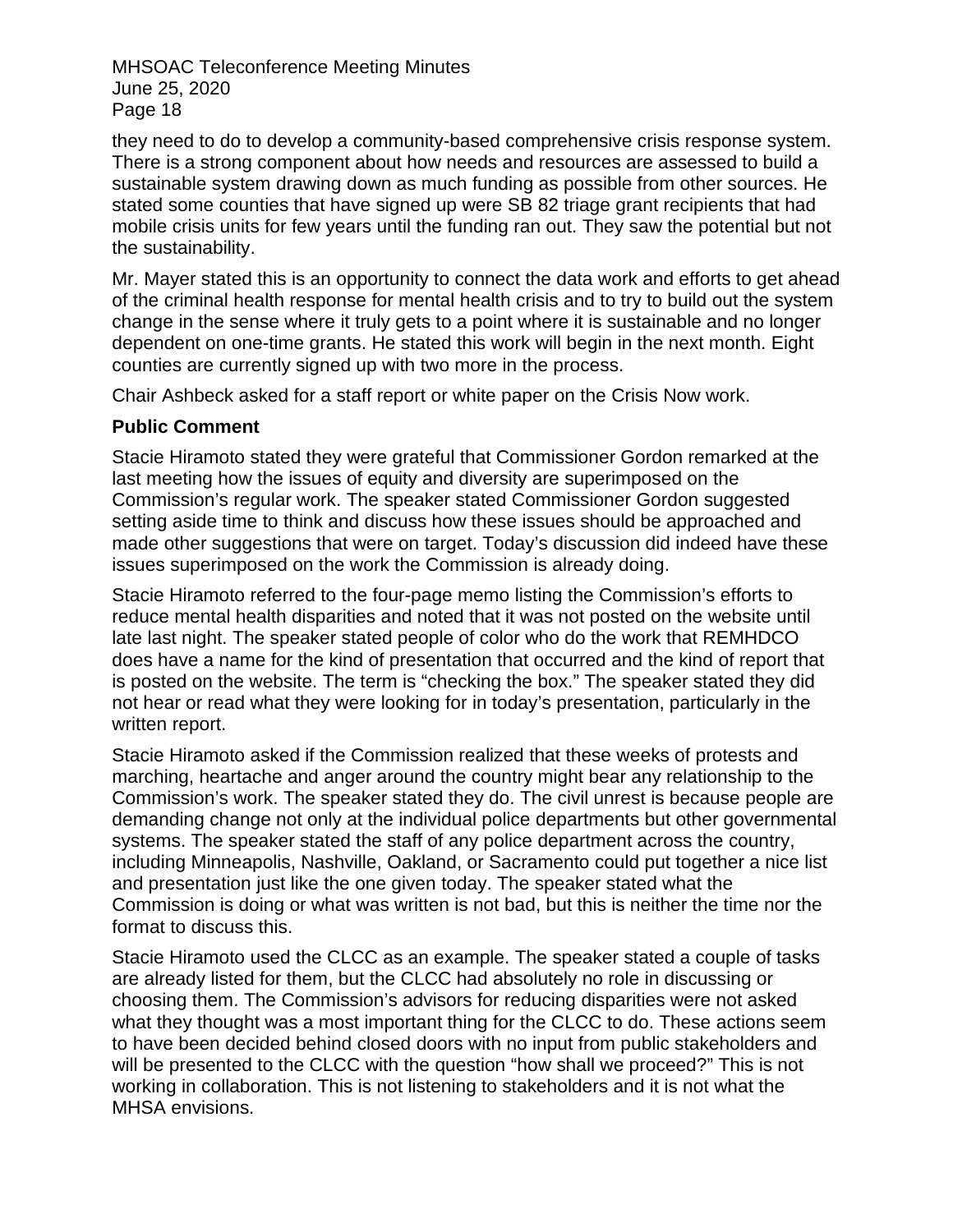Stacie Hiramoto stated they would be happy to talk with the Commission about the Criminal Justice and Mental Health Project and how it did not include all the input from the focus groups of African Americans and individuals from the transgender community. Again, this is not a venue that lends itself to discussion.

Stacie Hiramoto stated what is most important for the Commission to commit to is new actions to improve the relationship with communities of color, to build trust, and to show respect. The speaker asked the Commission to accept REMHDCO's offer to help the Commission to serve communities and improve the work of the Commission.

Chair Ashbeck responded that the Commission started with the work it is doing because the discussion must start somewhere. It was not to say, we've got this don't worry, it was simply to say, given the work the Commission is already doing, can we accelerate or look through a different lens.

Chair Ashbeck also stated today's 45-minute conversation is not the end of the conversation. The Commission hears and respects public input but the work and the discussion must start somewhere. The Commission started with schools and criminal justice. Yes, we can do better and this will be on the agenda again.

Poshi Walker stated appreciation for Chair Ashbeck's comments but the speaker also agreed with and supported Stacie Hiramoto's comments. The speaker stated structural racism and implicit bias create mental illness. Defunding the police is a mental health response and using funds for increased community services including schools is what defunding the police means.

Poshi Walker clarified that defunding the police is not a condemnation for each individual police official, and that defensive comments regarding particular departments like the one that was made at the last meeting ignore the effects of structural racism and implicit bias and are actually part of the problem. The speaker asked the Commission not to allow such comments to derail antiracist conversations.

Poshi Walker stated it is important to understand that, especially for those who have white privilege, it is not enough to say "I am not a racist." It is necessary for individuals to say "I am antiracist" and recognize that they are drenched every day in white supremacy.

Poshi Walker recommended new actions the Commission can take right now to support defunding the police and fixing and reducing racial and ethnic disparities:

- Send a letter noting the Commission's opposition to SB 665, Mental Health Services Fund: county jails.
- Put the CRDP on the Commission meeting agendas to provide an opportunity to uplift Black, Native American, Latino, API, and LGBTQ potential innovation projects that are community-defined practices as innovation projects to counties.

Dr. Moreno stated they also were an evaluator with the CRDP. The speaker stated there currently is an opportunity to further shift how business is done. The disparity data has been discussed over and over and this data is worsening due to the COVID-19 pandemic as well as state-sanctioned violence against communities of color. The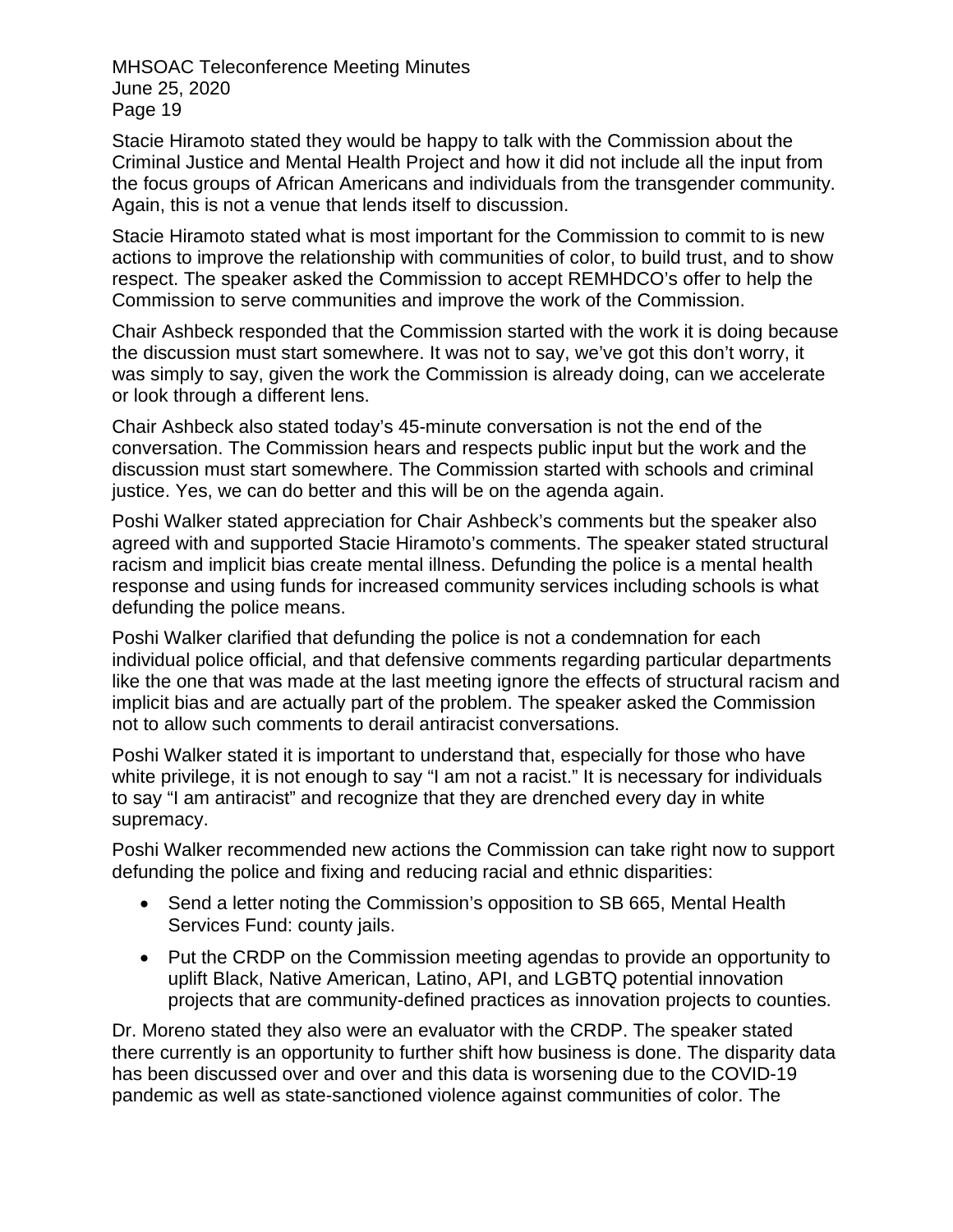speaker implored the Commission to further shift time from presenting on this data to what the Commission is going to do about it. The speaker recommended looking at what works with communities of color and leveraging these endeavors by investing in them more.

Dr. Moreno stated one effective endeavor that is really working is the CRDP. The speaker thanked the Commission for including the CRDP letter in the packet of handouts. The speaker stated the CRDP would like to have a follow-up conversation with the Commission about the letter and how to leverage the project, given the particular moment that California is in.

Pamela Weston stated, in 2014 to 2016, Monterey County hosted a collaborative forum with the Department of Justice wherein, the speaker advocated for the work to be district-specific and culturally-specific. The speaker directed the Commission to the 2017 Cultural Competency Action Plan in Monterey County, which came out of those collaborative forums. In dealing with law enforcement, homelessness, and other issues, there is a need to review what has been asked for.

Pamela Weston asked for the creation of a subcommittee. The speaker asked staff to follow up with Monterey County to ask about benchmarks. It is important to be districtspecific during research. The speaker asked the Commission to work with culturallyspecific, district-specific outlines because heritage is different from race. The speaker stated, instead of looking at color lines, look at culture lines to allow communities to be who they are.

Steve Leoni, consumer and advocate, stated there is an interaction between mental health and the recent racial injustice issues. The speaker stated, while claustrophobia is not usually thought of as a mental illness, it is a mental condition that deserves respect. George Floyd was uncomfortable with getting into the police vehicle and he lost his life for that.

Steve Leoni stated concern that oftentimes young Black men in particular are diagnosed with antisocial personality disorder instead of perhaps paranoid schizophrenia, which can result in non-service.

Steve Leoni stated there was an innovation project approved by the Commission in 2018 in Alameda County about different ways to transport individuals utilizing neither police nor ambulance. The speaker suggested checking on Alameda County's progress.

## **ACTION**

## **1: Approve May 28, and June 11, 2020, MHSOAC Meeting Minutes**

Chair Ashbeck stated the Commission will consider approval of the minutes from the May 28 and June 11, 2020, teleconference meetings.

#### **Public Comment**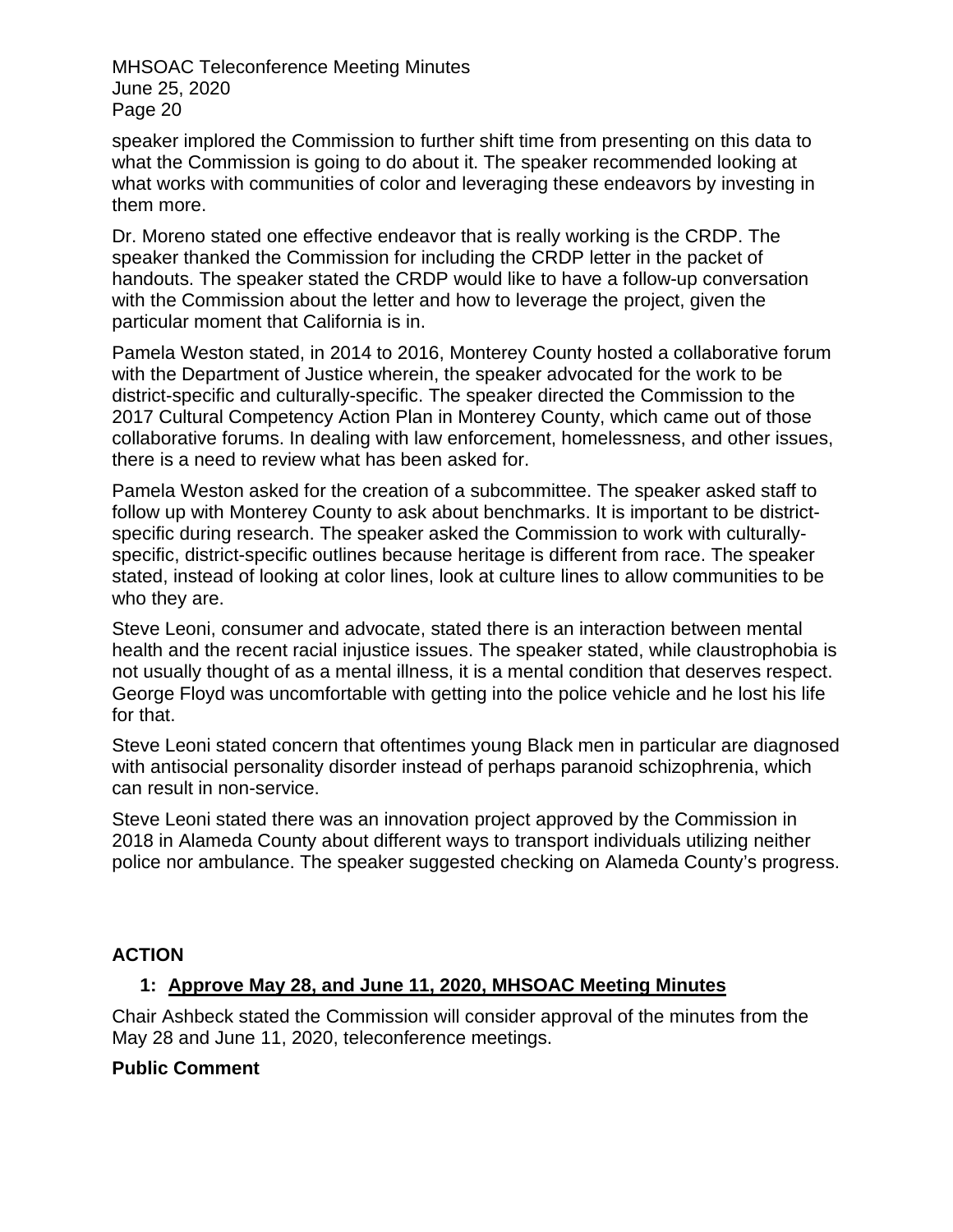Poshi Walker referred to their comment at the bottom of page 8 of the May 28<sup>th</sup> minutes and asked to add "communities of color" to the end of their comment so it would read, "The speaker asked the Commission not to approve the proposed Innovation projects unless culturally-specific outreach and treatment is specifically included for communities of color and LGBTQ communities of color."

## **Commissioner Questions and Discussion**

Commissioner Bunch moved to approve the minutes from the May 28 and June 11, 2020, teleconference meetings as revised.

Commissioner Alvarez seconded.

Action: Commissioner Bunch made a motion, seconded by Commissioner Alvarez, that:

• *The Commission approves the May 28, 2020 meeting minutes as revised and June 11, 2020, meeting minutes as presented.*

Motion carried 6 yes, 0 no, and 0 abstain, per roll call vote as follows:

The following Commissioners voted "Yes": Commissioners Alvarez, Berrick, Brown, Bunch, and Mitchell, and Chair Ashbeck.

## **INFORMATION**

# **5: Executive Director Report Out**

## **Presenter:**

• Toby Ewing, Ph.D., Executive Director, MHSOAC

Chair Ashbeck stated Executive Director Ewing will report out on projects underway, on county Innovation plans approved through delegated authority, and other matters relating to the ongoing work of the Commission.

Executive Director Ewing presented his report as follows:

## Budget Priorities

The Commission has submitted language in the budget bill that has been passed by the Legislature but not yet signed by the governor as follows:

- The Commission has asked for flexibility in funds for the coming fiscal year to support suicide prevention activities.
	- $\circ$  If successful, it will allow the Commission to dedicate approximately \$2 million over the next two years for suicide prevention activities.
	- o Executive Director Ewing asked Commissioners for guidance on how best to utilize those funds. The COVID-19 pandemic has drastically exacerbated the realities that individuals are living under. He highlighted the concern about disadvantaged communities when some of the housing prescriptions in place today are lifted. Research suggests that suicide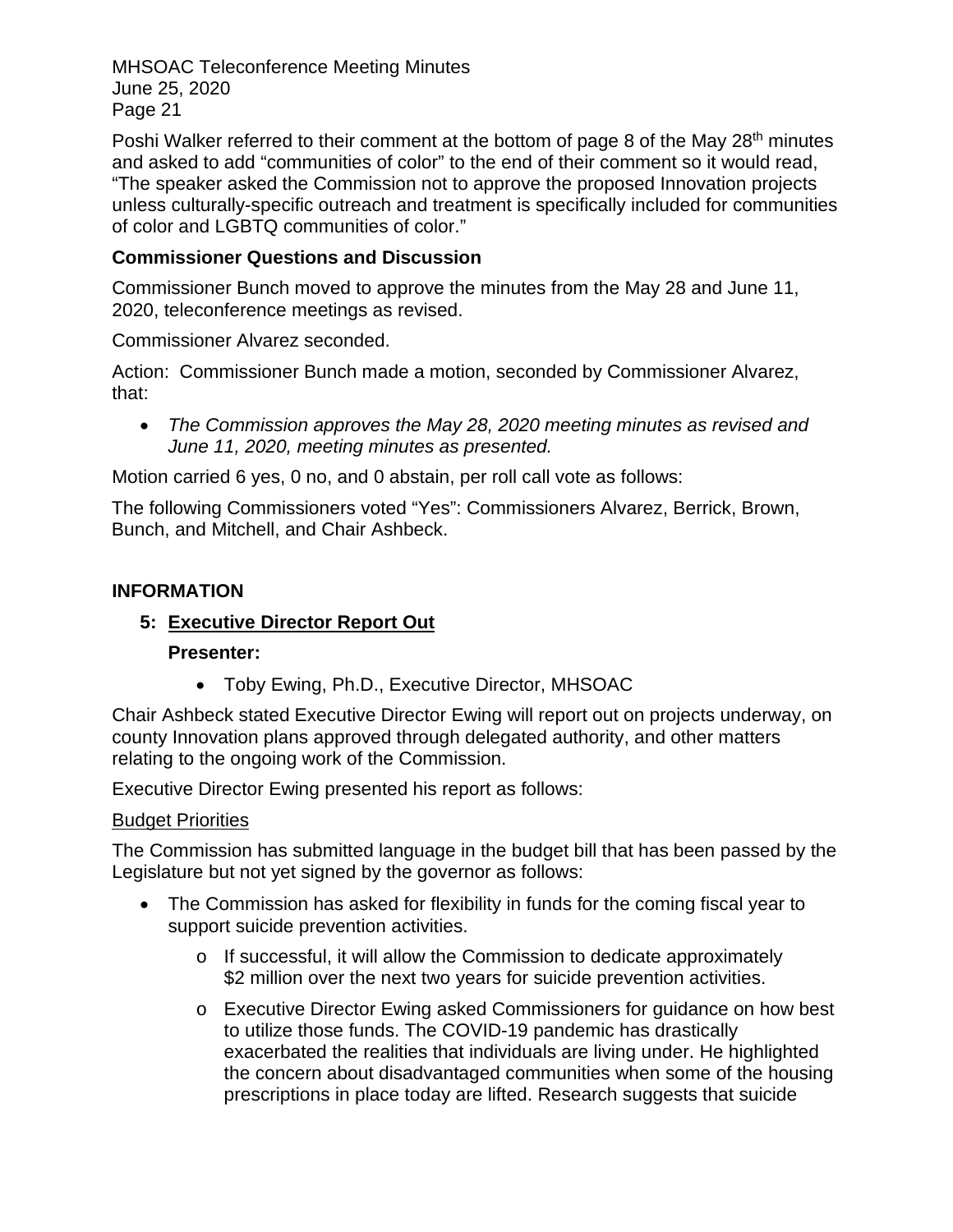> rates will go up and risks will escalate dramatically. It is important to think about how to use the \$2 million to put effective suicide prevention strategies in place.

- The Commission has asked for additional support for the Criminal Justice diversion strategies through the Innovation Incubator in response to the COVID-19 pandemic. The argument was made that the COVID-19 pandemic has changed the nature of needs, the scale of needs, and the reality of how public mental health programs respond to those needs.
	- o There are opportunities for the Commission to support rethinking some of these strategies in the wake of COVID-19 and the resulting fundamental and dramatic cuts to programs.
	- $\circ$  There is also an opportunity for the Commission to rethink what is most important and recognize that some long-term systems may not be designed as effectively as they could be. If approved by the governor, the Commission will have approximately \$2 million over two years to consider how to support reprioritizing programs in the context of the COVID-19 pandemic.
- The Commission has asked for additional support to work with partners to reprioritize how existing contract dollars are being used.
	- $\circ$  The Commission has approximately \$100 million in contracts with counties and local providers for services and all of this work was designed in a pre-COVID-19 environment.
	- $\circ$  The Legislature was clear that the new priorities must be consistent with the original intent of the contracts. It is not about changing what is being done or taking funding from one party to give to another, it simply is recognizing that, for contracts that call for work to be done that can no longer be done in the COVID-19 environment because of safety concerns, contractors can be provided flexibility.

If these proposals are signed by the governor, staff will ask Commissioners for guidance on how to move forward in the coming months.

#### **Committees**

The CLCC will tentatively meet on July 15<sup>th</sup>.

The Client and Family Leadership Committee (CFLC) will meet in the near future to discuss SB 803, Mental health services: peer support, to consider how to better support peers and family members in the service delivery system, including peer certification.

The Schools and Mental Health Subcommittee will meet in the near future. There are individual projects that are part of a broader school mental health initiative that have come out of community engagement work over the last couple of years. The Subcommittee will review the draft Schools and Mental Health Report to ensure that work is relevant in the COVID-19 and post-COVID-19 timeframes.